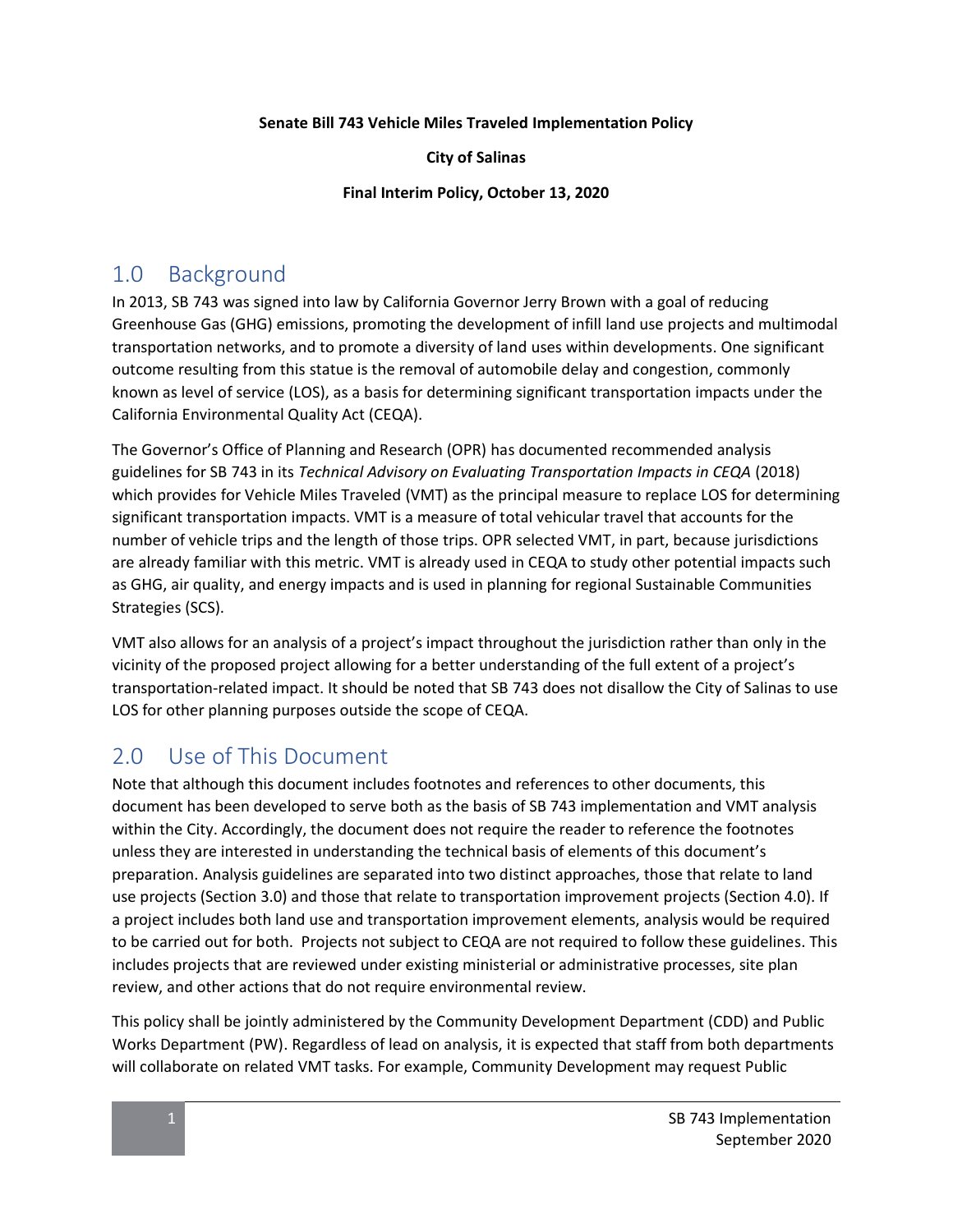Works' assistance in determining the most applicable Institute of Transportation Engineers (ITE) code for a given project.

## 3.0 Land Use Projects

An approach to identify transportation impacts under CEQA for land-use that closely align with guidance provided within the OPR *Technical Advisory on Evaluating Transportation Impacts in CEQA* (2018). While the OPR guidance related to SB 743 has been a helpful introduction to using VMT to evaluate projects, it does not provide a complete solution. There are a multitude of complex practical issues that are not addressed by the OPR guidance. OPR Guidance does not specifically address land uses beyond residential, office and retail, and it provides latitude on some elements of implementation. In response to this, a specific series of analysis steps for SB 743 project evaluation have been developed to clarify requirements and reduce potential confusion. **Exhibit 1** provides a graphical representation of this analysis process.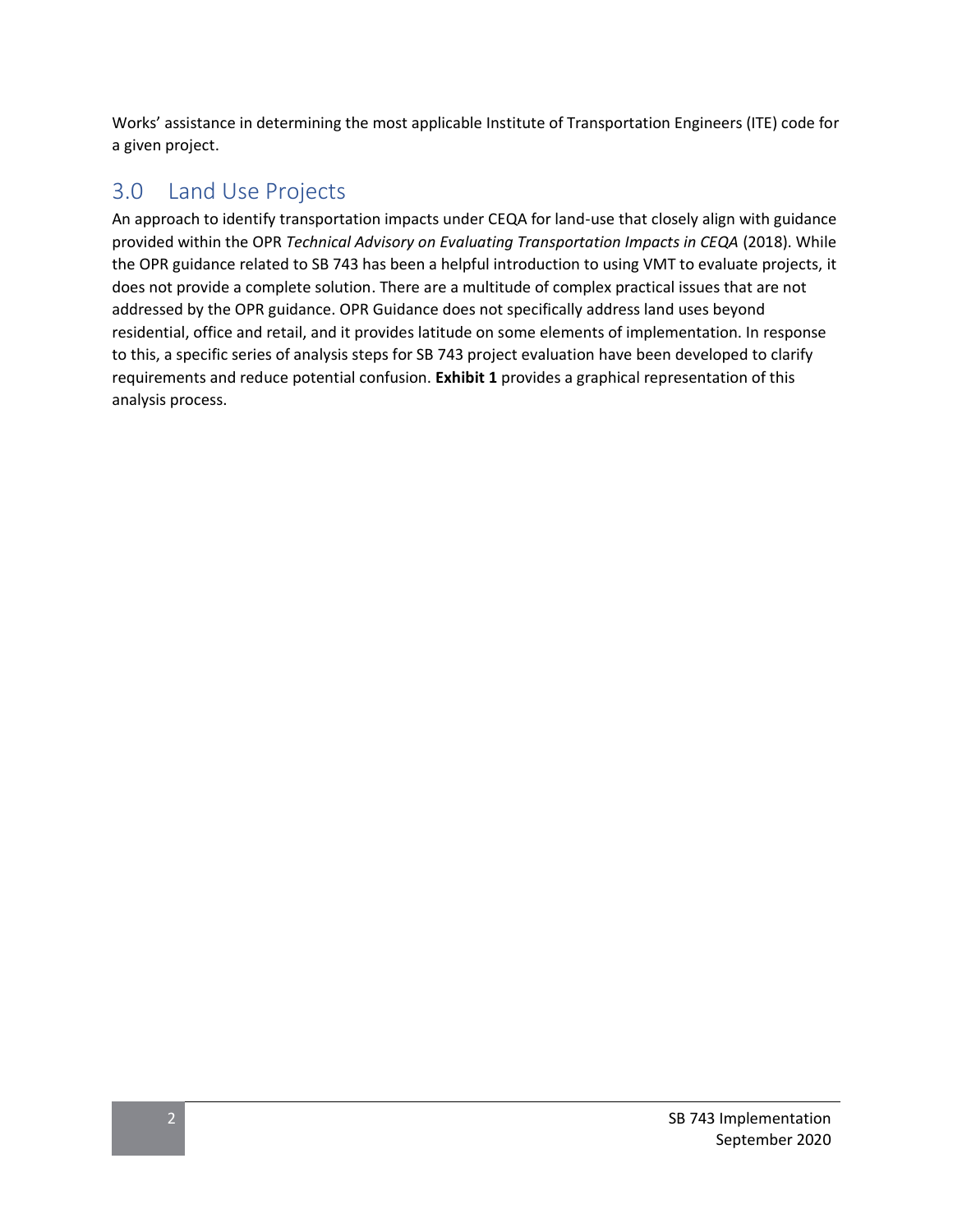

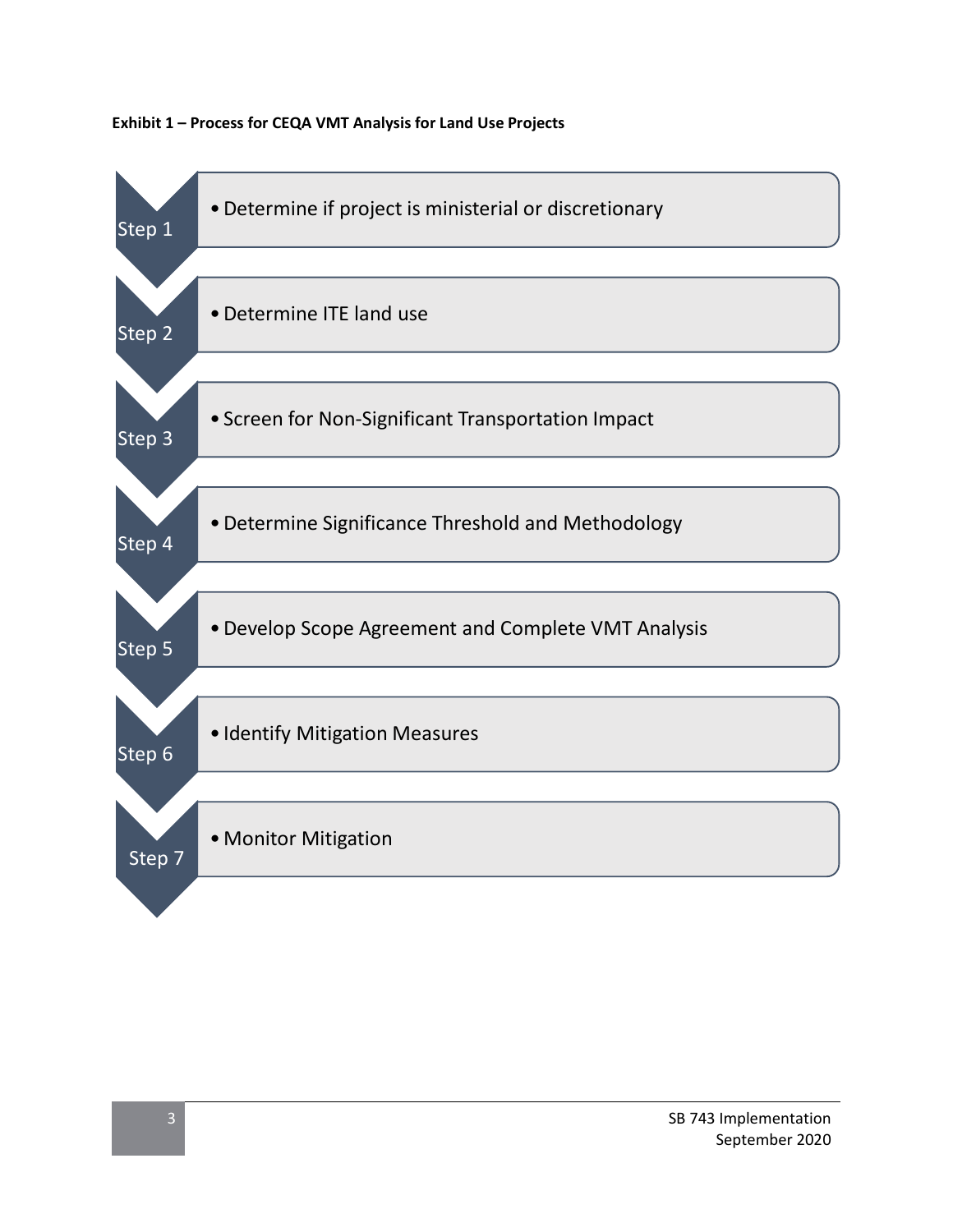## Step 1: Determine if project is ministerial or discretionary

The initial step is to determine if the proposed land use project is ministerial or discretionary. If the project is ministerial or otherwise not subject to CEQA, this policy would not apply. If the land use project is subject to discretionary review or otherwise subject to CEQA, this policy applies for analysis of potential transportation impacts.

### Step 2: Determine ITE Land Use Type

If it is determined that this policy applies to a land use project, the second step will be to evaluate the project for the following considerations:

- **Example 15 and use type.** For the purposes of analysis, the Institute of Transportation Engineers (ITE) land use codes serve as the basis of land use definitions. Although it is recognized that VMT evaluation tools and methodologies are typically not fully sensitive to some of the distinctions between some ITE categories, the use of ITE land use codes is useful for maintaining consistency across analyses, determining trip generation for other planning level tools, and maintaining a common understanding of trip making characteristics amongst transportation professionals. The ITE land use code is also used as an input into the VMT Analysis Tool described in Step 4 of this Section
- **EXECT** *Mixed Use.* If there are multiple distinct land uses within the project (residential, office, retail, etc.), they will be required to be analyzed separately unless they are determined to be insignificant to the total VMT. Mixed use projects are permitted to account for internal capture which depending on the methodology may require a distinct approach not covered in this documentation. This analysis would be the responsibility of the applicant and will need to be prepared by a qualified transportation professional and approved by the City of Salinas.
- **Redevelopment projects.** As described under the Non-Significant Screening Criteria section, redevelopment projects which have lower VMT than the existing on-site use can be determined to have a non-significant impact.

Once the land use type(s) are determined, the next step is to screen the project to determine if further CEQA transportation analysis is necessary.

#### Step 3: Screen for Non-Significant Transportation Impact

The purpose of this step is to determine if a presumption of a non-significant transportation impact can be made on the facts of the project. The guidance in this section is primarily intended to avoid unnecessary analysis and findings that would be inconsistent with the intent of SB 743. A detailed CEQA transportation analysis will not be required for land use elements of a project that meet the screening criteria shown in **Exhibit 2**. If a project has multiple distinct uses (residential, office, retail, etc.), only those elements of the project that are not screened out would require further evaluation to determine transportation significance for CEQA purposes.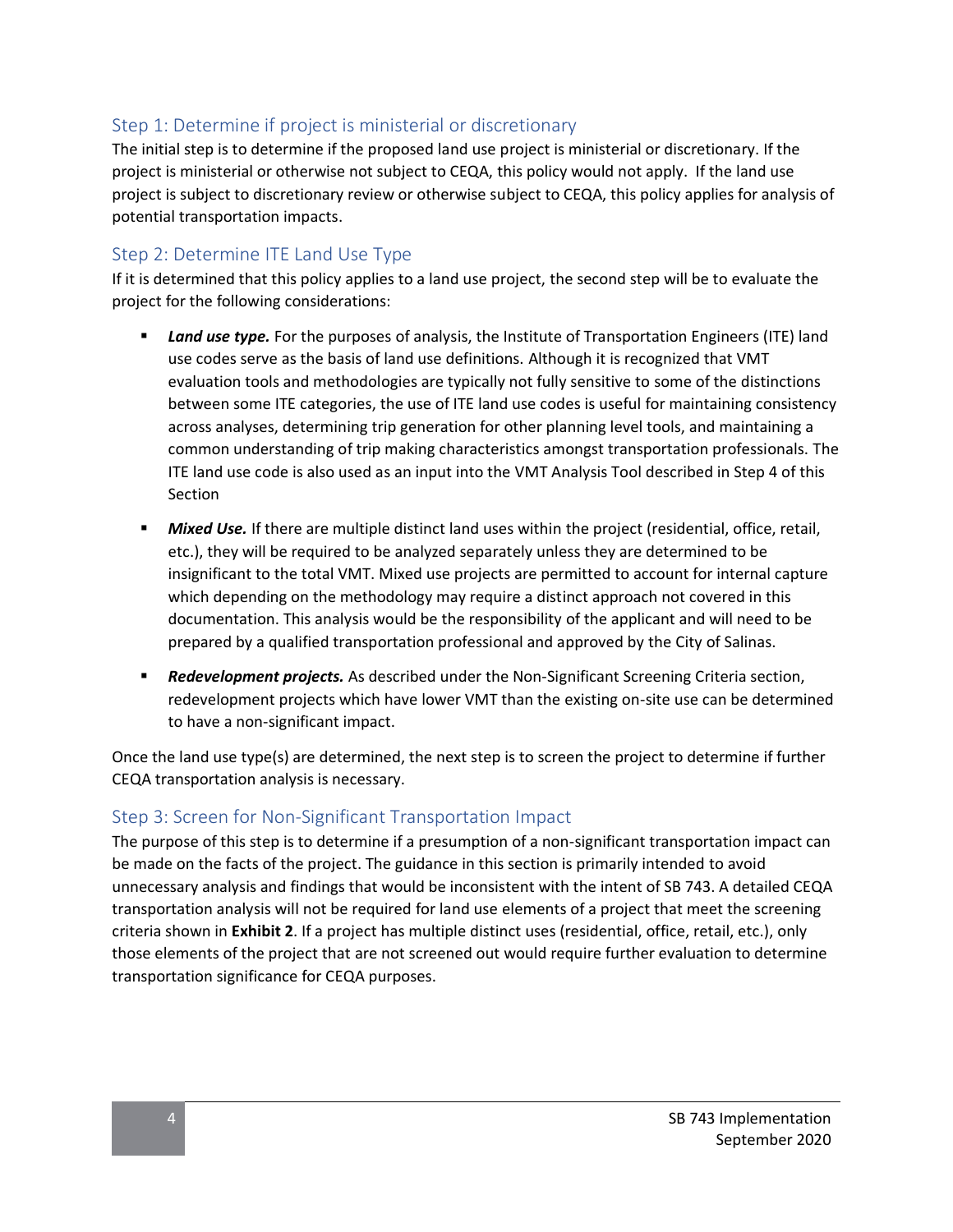## Exhibit 2 – Screening Criteria

| <b>Screening Criteria</b>                                                                                                                                                                                        | <b>OPR Guidance</b>                                                                                                                                                                                                                                           |
|------------------------------------------------------------------------------------------------------------------------------------------------------------------------------------------------------------------|---------------------------------------------------------------------------------------------------------------------------------------------------------------------------------------------------------------------------------------------------------------|
| Small Projects <sup>1</sup>                                                                                                                                                                                      | Presumed to cause a less-than-significant impact:                                                                                                                                                                                                             |
| This applies to projects<br>with low trip<br>generation per existing<br>CEQA exemptions.<br>Note that this includes<br>any land use type<br>(residential, office,<br>open space,<br>neighborhood parks,<br>etc.) | Project generation is less than 110 trips per day per the ITE Manual<br>٠<br>or other acceptable source determined by City of Salinas<br>Unless:<br>It is inconsistent with the Sustainable Communities Strategy as<br>٠<br>determined by the City of Salinas |
| <b>Projects Near High</b>                                                                                                                                                                                        | Presumed to cause a less-than-significant impact:                                                                                                                                                                                                             |
| <b>Quality Transit<sup>2</sup></b><br>High quality transit<br>provides a viable<br>option for many to<br>replace automobile<br>trips with transit trips                                                          | Within a 1/2 mile of an existing major transit stop; and<br>٠                                                                                                                                                                                                 |
|                                                                                                                                                                                                                  | Maintains a service interval frequency of 15 minutes or less during<br>٠<br>the morning and afternoon peak commute periods).<br><b>Unless:</b>                                                                                                                |
|                                                                                                                                                                                                                  |                                                                                                                                                                                                                                                               |
| resulting in an overall                                                                                                                                                                                          | Has a Floor Area Ratio (FAR) of less than 0.75; or<br>٠                                                                                                                                                                                                       |
| reduction in VMT.                                                                                                                                                                                                | Includes more parking, excluding on-street parking, for use by<br>٠<br>residents, customers, or employees of the project than required by<br>the City of Salinas zoning code; or                                                                              |
|                                                                                                                                                                                                                  | It is inconsistent with the Sustainable Communities Strategy as<br>٠<br>determined by the City of Salinas; or                                                                                                                                                 |
|                                                                                                                                                                                                                  | Replaces affordable residential units with a smaller number of<br>٠<br>moderate- or high-income residential units                                                                                                                                             |
| Local-Serving Retail <sup>3</sup>                                                                                                                                                                                | Presumed to cause a less-than-significant impact:                                                                                                                                                                                                             |
| The introduction of                                                                                                                                                                                              | No single store on-site exceeds 50,000 square feet; and<br>٠                                                                                                                                                                                                  |
| new Local-serving<br>retail has been                                                                                                                                                                             | Project is local-serving as determined by the City of Salinas<br>٠                                                                                                                                                                                            |
| determined to reduce                                                                                                                                                                                             | Unless:                                                                                                                                                                                                                                                       |
| VMT by shortening                                                                                                                                                                                                |                                                                                                                                                                                                                                                               |
| trips that will occur out                                                                                                                                                                                        |                                                                                                                                                                                                                                                               |

<sup>1</sup> *2018 OPR Guidance*, page 12

<sup>3</sup> *2018 OPR Guidance*, page 16

<sup>2</sup> *2018 OPR Guidance*, page 13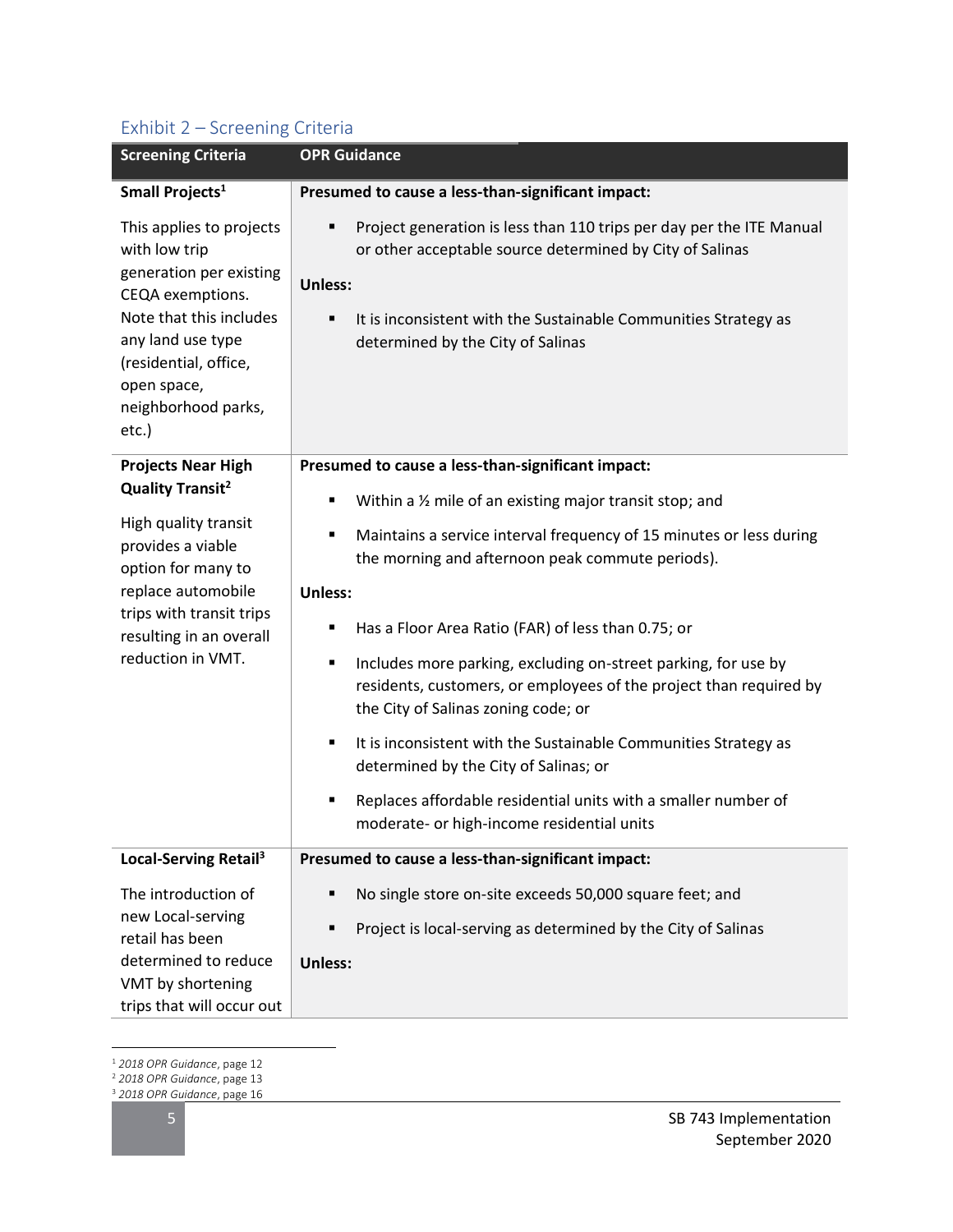## Exhibit 2 – Screening Criteria

| <b>Screening Criteria</b>                                                                                                                                                                                                                                                                        | <b>OPR Guidance</b>                                                                                                                                                                                                                                                                                                                                                                                                                                                                                   |
|--------------------------------------------------------------------------------------------------------------------------------------------------------------------------------------------------------------------------------------------------------------------------------------------------|-------------------------------------------------------------------------------------------------------------------------------------------------------------------------------------------------------------------------------------------------------------------------------------------------------------------------------------------------------------------------------------------------------------------------------------------------------------------------------------------------------|
| of necessity (groceries,<br>other essentials, etc.).                                                                                                                                                                                                                                             | The nature of the service is regionally focused as determined by the<br>٠<br>City of Salinas                                                                                                                                                                                                                                                                                                                                                                                                          |
| Affordable Housing <sup>4</sup>                                                                                                                                                                                                                                                                  | Presumed to cause a less-than-significant impact:                                                                                                                                                                                                                                                                                                                                                                                                                                                     |
| Lower-income<br>residents make fewer<br>trips on average,<br>resulting in lower VMT<br>overall.                                                                                                                                                                                                  | A high percentage of affordable housing is provided as determined<br>٠<br>by the City of Salinas<br><b>Unless:</b><br>The percentage of affordable housing is determined by the City of<br>٠<br>Salinas to not be high in relation to the residential element of a<br>project                                                                                                                                                                                                                         |
| <b>Local Essential</b><br>Service <sup>5</sup><br>As with Local-Serving<br>Retail, the introduction<br>of new Local Essential<br>Services shortens non-<br>discretionary trips by<br>putting those goods<br>and services closer to<br>residents, resulting in<br>an overall reduction in<br>VMT. | Presumed to cause a less-than-significant impact:<br>Building is less than 50,000 square feet: and<br>٠<br>Land Use is:<br>٠<br>Day care center; or<br>Public K-12 School; or<br>Police or Fire facility; or<br>$\bullet$<br>Medical/Dental office building; or<br>$\bullet$<br>Government offices (in-person services such as post office,<br>$\bullet$<br>library, and utilities)<br><b>Unless:</b><br>The nature of the service is regionally focused as determined by the<br>٠<br>City of Salinas |
| <b>Map-Based Screening</b>                                                                                                                                                                                                                                                                       | Presumed to cause a less-than-significant impact:                                                                                                                                                                                                                                                                                                                                                                                                                                                     |
| This method<br>eliminates the need for<br>complex analyses, by<br>allowing existing VMT                                                                                                                                                                                                          | Area of development is under threshold as shown on screening map<br>٠<br>as allowed by City of Salinas<br><b>Unless:</b>                                                                                                                                                                                                                                                                                                                                                                              |

<sup>4</sup> *2018 OPR Guidance*, page 14. As described, "Evidence supports a presumption of less than significant impact for a 100 percent affordable residential development (or the residential component of a mixed-use development) in infill locations. Lead agencies may develop their own presumption of less than significant impact for residential projects (or residential portions of mixed-use projects) containing a particular amount of affordable housing, based on local circumstances and evidence."

<sup>5</sup> Based on assumption that, like local-serving retail, the addition of necessary local in-person services will reduce VMT given that trips to these locations will be made irrespective of distance given their non-discretionary nature.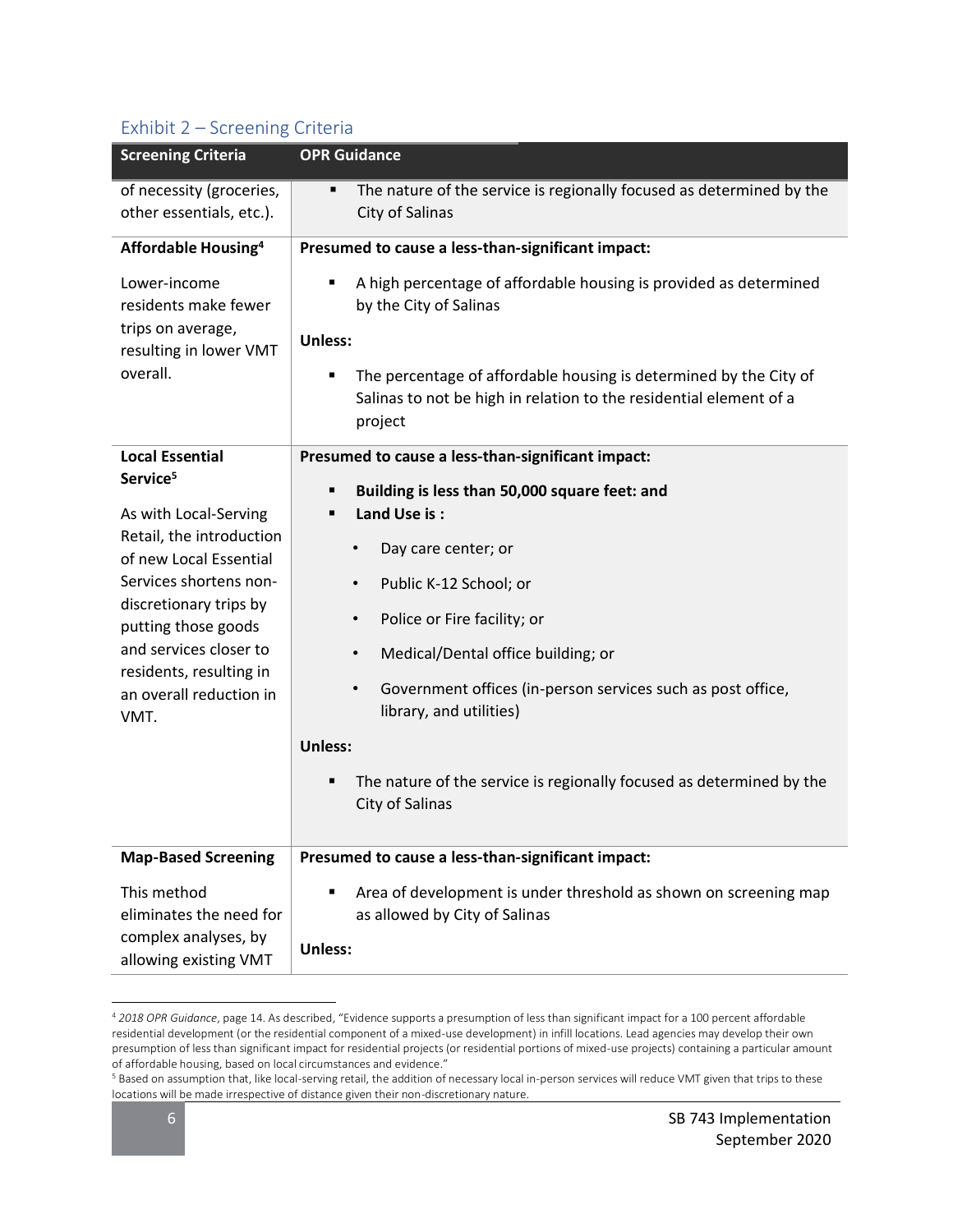## Exhibit 2 – Screening Criteria

| <b>Screening Criteria</b>                                                                                                                                                                                                                                                                                                                                                                           | <b>OPR Guidance</b>                                                                                                                                                                                                                                                                                       |
|-----------------------------------------------------------------------------------------------------------------------------------------------------------------------------------------------------------------------------------------------------------------------------------------------------------------------------------------------------------------------------------------------------|-----------------------------------------------------------------------------------------------------------------------------------------------------------------------------------------------------------------------------------------------------------------------------------------------------------|
| data to serve as a basis<br>for the screening<br>smaller developments.<br>Note that screening is<br>limited to residential<br>and office projects<br>utilizing the maps.                                                                                                                                                                                                                            | Represent significant growth as to substantially change regional<br>٠<br>travel patterns as determined by the City of Salinas                                                                                                                                                                             |
| Redevelopment<br>Projects <sup>6</sup><br>Projects with lower<br>VMT than existing on-<br>site uses, can under<br>limited circumstances,<br>be presumed to have a<br>non-significant impact.<br>In the event this<br>screening does not<br>apply, projects should<br>be analyzed as though<br>there is no existing<br>uses on site (project<br>analysis cannot take<br>credit for existing<br>VMT). | Presumed to cause a less-than-significant impact:<br>Project replaces an existing VMT-generating land use and does not<br>٠<br>result in a net overall increase in VMT<br><b>Unless:</b><br>The project replaces an existing VMT-generating land use and results<br>٠<br>in a net overall increase in VMT |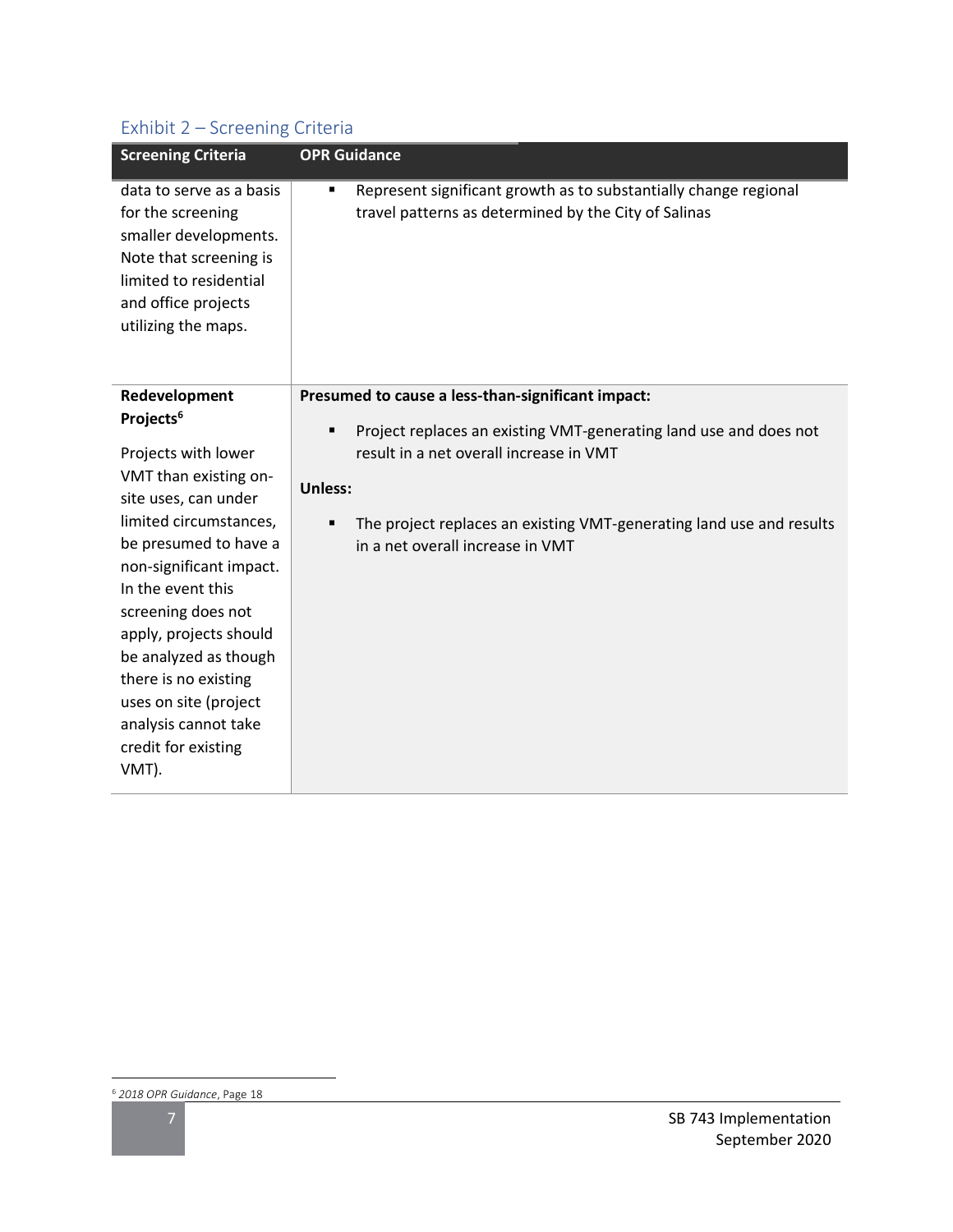## Step 4: Determine Significance Threshold and Methodology

The purpose of this step is to determine the threshold of significance for application to a land use project if it is not screened out in Step 3, or if further analysis is necessary to determine VMT impacts. Significance thresholds are based on land use type, broadly categorized as efficiency and net change metrics. Efficiency metrics include VMT/Capita and Work VMT/employee<sup>7</sup>. As described in Exhibit 3, "Net Change" refers to the net change in regional VMT. "Net Change" is used for elements that include a significant customer base, such as commercial uses, although it can extend to a variety of uses that have similar characteristics.

| <b>Example Details</b>        | <b>Threshold Basis</b>                                                                                      |                                                            |  |  |
|-------------------------------|-------------------------------------------------------------------------------------------------------------|------------------------------------------------------------|--|--|
|                               | Efficiency                                                                                                  | Net Change                                                 |  |  |
| <b>Example Land Use</b>       | Residential, Professional Office,<br>Industrial                                                             | Retail, Medical Office, Sports<br>Venue                    |  |  |
| <b>Example VMT Thresholds</b> | Per capita, per employee                                                                                    | Region VMT change                                          |  |  |
| <b>Customer Component</b>     | <b>No</b>                                                                                                   | Yes                                                        |  |  |
| <b>Allowable Methods</b>      | Non-Significant Screening Criteria,<br>The City of Salinas VMT Analysis<br><b>Tool, Travel Demand Model</b> | Non-Significant Screening<br>Criteria, Travel Demand Model |  |  |

## Exhibit 3 - Significance Threshold and Methodology

For projects with a significant customer base (retail, medical offices, sports venue, etc.) it is typically appropriate to separate employee trip characteristics from the customer base unless the customer base is minimal in nature. Under these circumstances, it is most appropriate to evaluate the total of the delta in regional VMT resultant from the customer base plus the delta of VMT resultant from employees based on the following formula:

(number of employees) x (estimated VMT/employee – threshold VMT/employee)

The threshold of significance will accordingly correspond to the "Net Change" threshold as described in **Exhibit 3**. Under these circumstances, it is most appropriate to evaluate this total Net Change as the basis for evaluating the outcome of mitigations in terms of determining transportation significance although each element of the project should be tallied separately for the purposes of clarity.

<sup>7</sup> Work VMT specifically applies to commute trips as represented by the attractions in the Travel Demand Model. Refer to Appendix A for additional information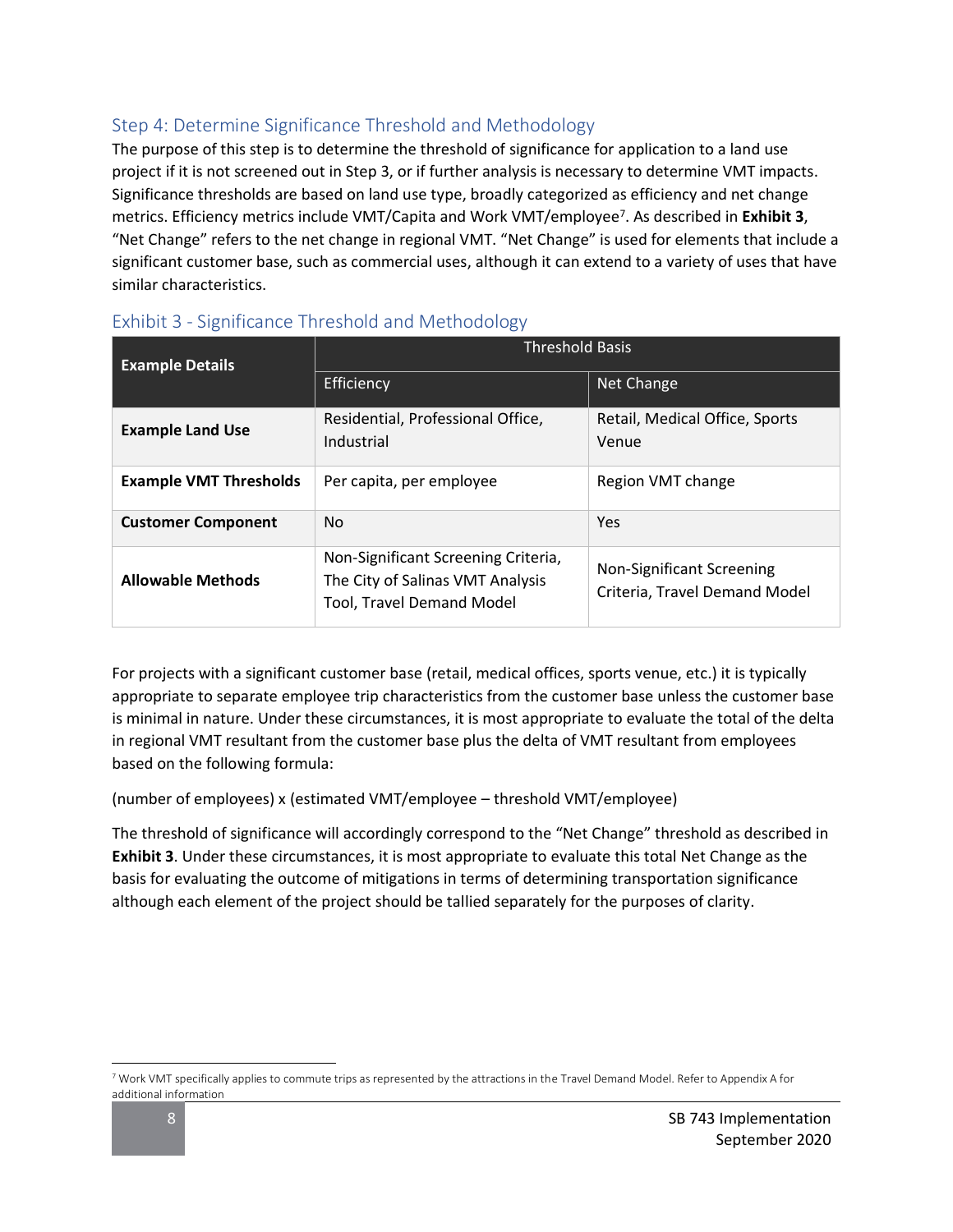#### VMT Thresholds of Significance

OPR suggests a 15 percent VMT reduction relative to existing local or regional average VMT levels. The thresholds of significance recommended by OPR, as they relate to the City of Salinas, are summarized in **Exhibit 4**.

| <b>Land Use</b> | <b>OPR Guidance<sup>8</sup></b>                         |
|-----------------|---------------------------------------------------------|
|                 |                                                         |
| Residential     | 15% below existing county-wide average VMT per capita   |
|                 |                                                         |
| <b>Office</b>   | 15% below existing county-wide average VMT per employee |
| Retail          | Net increase in regional VMT                            |
|                 |                                                         |

#### Exhibit 4 - OPR suggested VMT Thresholds of Significance

Based on these criteria the VMT thresholds of significance shown in **Exhibit 5** have been established.

| <b>Land Use</b>            | <b>VMT Threshold</b>                | <b>Basis</b>                                                                                    |
|----------------------------|-------------------------------------|-------------------------------------------------------------------------------------------------|
| <b>Residential</b>         | 9.7 VMT/capita <sup>9</sup>         | 15% below existing county-wide average VMT per<br>capita.                                       |
| Office                     | 6.6 Work VMT/Employee <sup>10</sup> | 15% below existing county-wide average Work VMT<br>per employee                                 |
| <b>Retail</b>              | Net regional change                 | Using the county geographical area as the basis                                                 |
| Other<br><b>Employment</b> | Work VMT/Employee <sup>11</sup>     | 15% below existing county-wide average Work VMT<br>per employee for similar land uses           |
| Other<br><b>Customer</b>   | Net regional change                 | Using the county or another geography deemed<br>appropriate by the City of Salinas as the basis |

#### Exhibit 5 - VMT Thresholds of Significance

Note that the inclusion of "Other Employment" and "Other Customer" refers to all other service and goods providers that are not included in the office/retail categories. As shown they follow a similar approach to the office/retail categories with the principal difference being that the average/basis for of the threshold would the aggregation of the specific "other" land use across the county (i.e. an industrial project would use industrial uses, etc.).

Based on improvements to methods and data as well as other modeling modifications there will be periodic updates to the numerical threshold values shown, however the relative approach for

<sup>8</sup> *2018 OPR Guidance*, Pages 15-16

<sup>9</sup> Residential VMT specifically applies to all Home-Based trips residential trips as represented in the Travel Demand Model. Refer to Appendix A for additional information.

<sup>&</sup>lt;sup>10</sup> Work VMT specifically applies to commute trips as represented in the Travel Demand Model. Refer to Appendix A for additional information <sup>11</sup> Work VMT specifically applies to commute trips as represented in the Travel Demand Model. Refer to Appendix A for additional information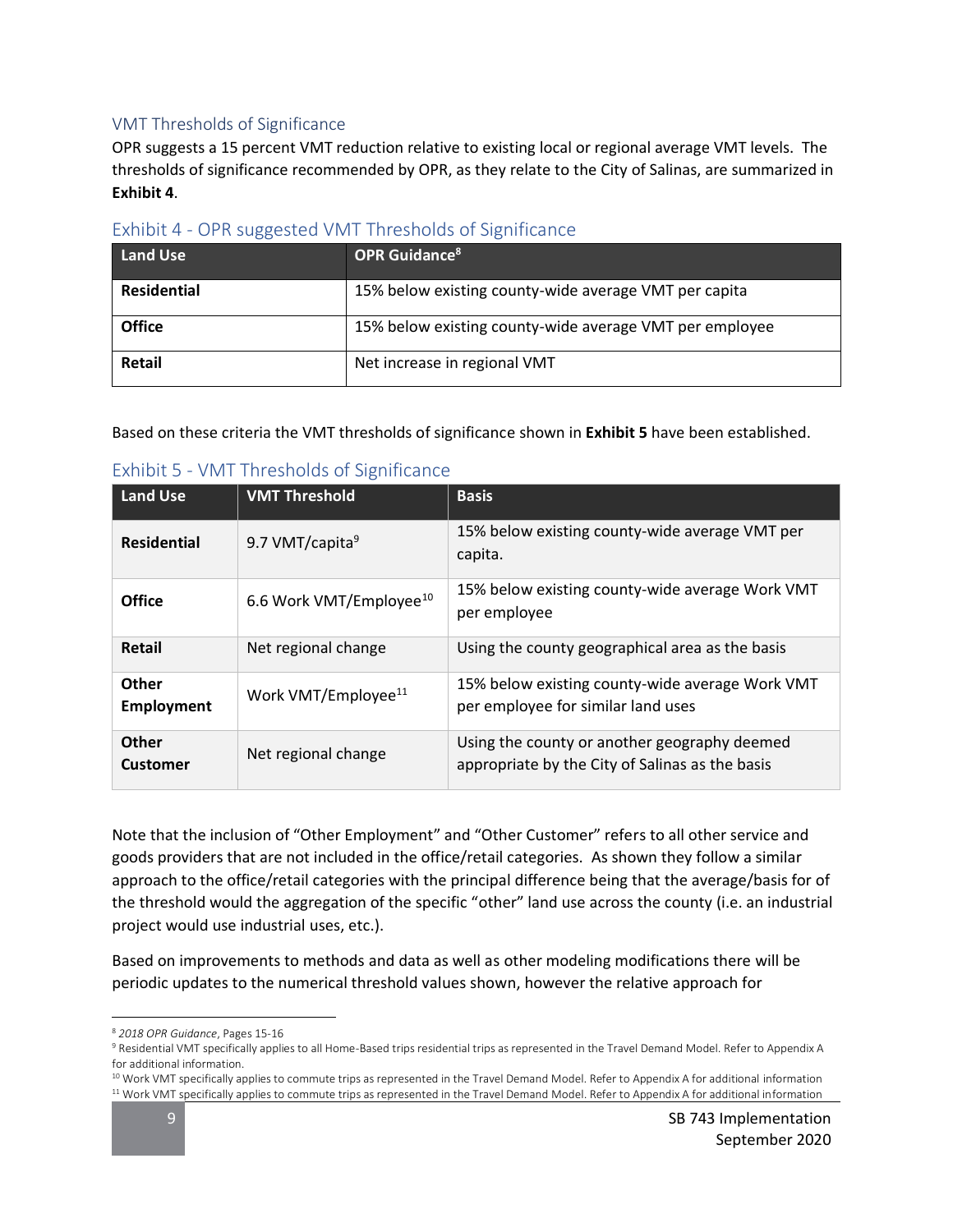calculating them should remain the same. The values in the current VMT Analysis Tool, discussed below, will supersede the information provided in the table above. Additional thresholds for various employment types are also provide in the VMT Analysis Tool.

#### VMT Analysis Tool

The City of Salinas has developed a VMT Analysis Tool for use in SB 743 land use project analysis. The purpose of the tool is to calculate VMT for a land use project. As with any VMT Analysis Tool, there are distinct limitations in terms of its application including limits on the type and size of development that can be applied to. Note that it is anticipated that the tool will continue to evolve in response to data or methodological changes and as such it is important that the most current version of the tool be utilized. Broadly, the VMT Analysis Tool provides the following information:

- **■** Institute of Transportation Engineers (ITE) Trip Generation
- VMT Threshold Analysis
- **E** Greenhouse Gas (GHG) Estimation
- Transportation Demand Management (TDM) Evaluation

The VMT Analysis methodology is summarized in **Appendix A.**

#### Step 5: Develop Scope Agreement and Complete VMT Analysis

Prior to undertaking VMT analysis, a scope compliant with the City of Salinas's requirements must be prepared by the project applicant and submitted to the City for approval by CDD and PW. Given the potential complexities of some uses, particularly those not identified as residential, retail, or office, an agreement regarding the threshold and methodology is important to avoid analysis that is not compliant with the City of Salinas's requirements. Once a scope is approved, the City of Salinas Public Works Department will hire a consultant to perform the analysis, at the cost of the applicant.

#### Step 6: Identify Mitigation Measures

During this step, the analysis agreed to under Step 5 should be complete and approved by the City of Salinas. Relevant documentation providing enough detail that assumptions are clearly understandable, and methods that can be replicated should be provided along with the results of the VMT analysis for the proposed project.

If a significant transportation impact is identified, feasible mitigation measures to avoid or reduce the impact must be identified. CEQA requires that mitigation measures are included in the project's environmental assessment. OPR provides a list of potential measures to reduce VMT but gives the lead agency (the City of Salinas in this case) full discretion in the selection of mitigation measures.

The type and size of the project will determine the most appropriate mitigation strategies for VMT impacts. For large projects such as general plans or specific plans, VMT mitigations should concentrate on the project's density and land use mix, site design, regional policies, and availability of transit, bicycle, and pedestrian facilities. For smaller projects such as an individual development project, VMT mitigations will typically require the preparation of a transportation demand management (TDM)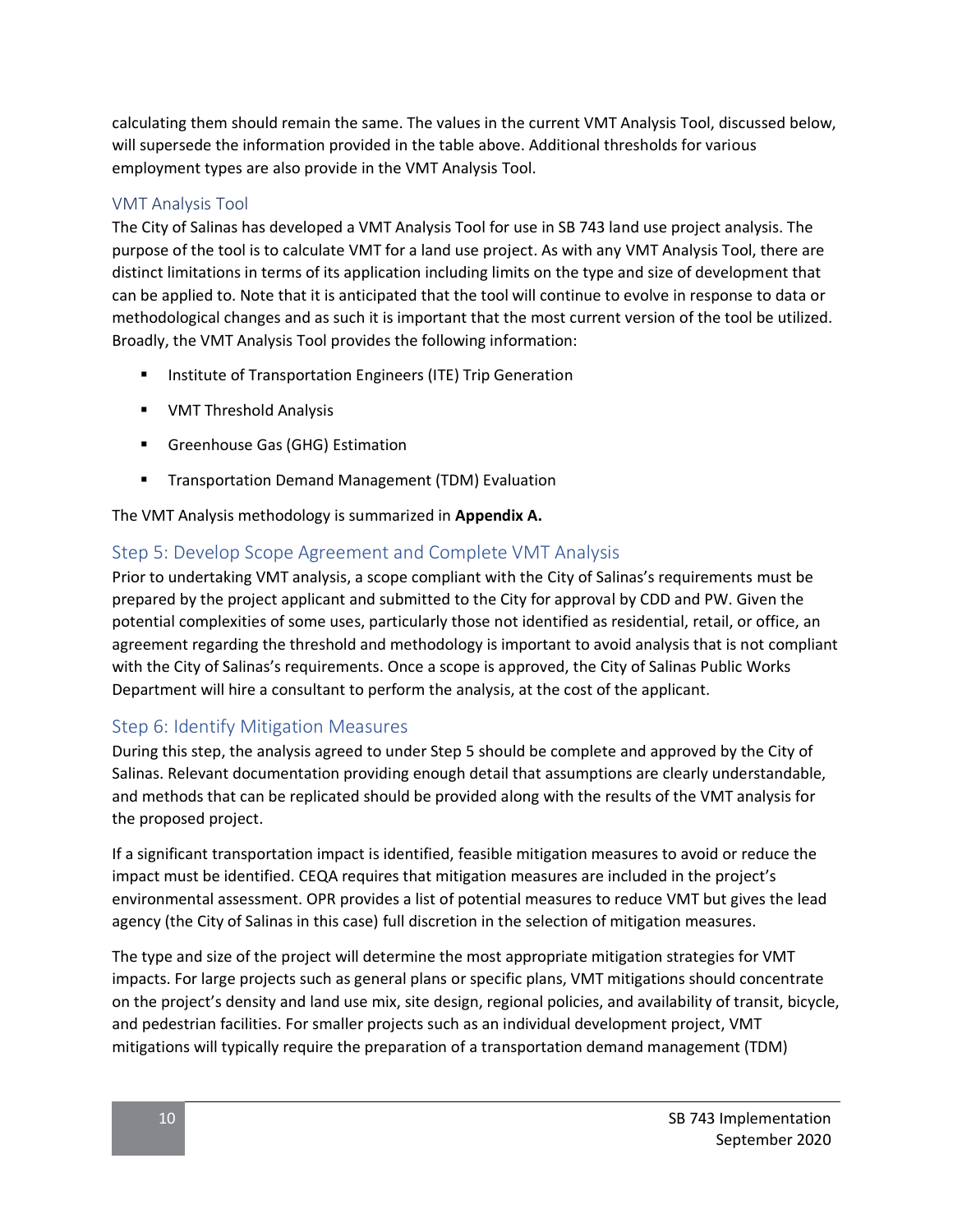program. A TDM program is a combination of strategies to reduce VMT. The program is created by an applicant for their land use project based on a list of strategies agreed to with the City of Salinas.

The City of Salinas has developed a list of potential TDM strategies appropriate for their jurisdiction and what magnitude of VMT reduction could be achieved. The selection process was guided by the California Air Pollution Control Officers Association (CAPCOA) recommendations found in the 2010 publication *Quantifying Greenhouse Gas Mitigation Measures*. The area context of the City of Salinas also influenced the type of TDM strategies that were selected. CAPCOA has found strategies with the largest VMT reduction in rural areas include vanpools, telecommute or alternative work schedules, and master planned communities with design and land-use diversity to encourage intra-community travel. Based on empirical evidence, CAPCOA found the cross-category maximum for all transportation-related mitigation measures is 15% for suburban settings.

In addition to the programmatic TDM measures above, the City has also developed "Banking Projects", consistent with the OPR guidance. These projects are physical improvements that are of a multimodal nature, i.e. bicycle facilities, which will encourage more bicycle travel and reduce single occupancy vehicle trips. By contributing financially to these physical improvements, the development project would further reduce its VMT impact. The benefit of thse banking projects are that the City of Salinas will have funding for infrastructure that reduces VMT.

**Appendix B** summarizes available TDM strategies along with the maximum VMT reduction, applicable land use application, and complementary strategies. The City of Salinas's VMT Analysis Tool includes the TDMs summarized in **Appendix B**.

#### Step 7: Monitor Mitigation.

As required by CEQA, the City of Salinas will require ongoing mitigation monitoring and reporting. The specifics of this will be developed on a project basis.

## 4.0 Transportation Projects

Depending on the specific nature of a transportation project; it can alter trip patterns, trip lengths, and even trip generation. Research has determined that capacity-enhancing projects can and often do increase VMT. This phenomenon is commonly referred to as "induced demand". The result of these increases in VMT can often both be measured in congestion increases and negative impacts to air quality including GHG emissions. While methods are generally less developed for the analysis of induced demand compared to other areas of transportation analysis, there is still the need to quantify and understand its impact to the transportation system considering the requirements of SB 743.

Similarly, to land use projects, the approach to transportation project analysis closely align with the 2018 OPR Guidance. In terms of analysis, the analyst should first determine whether the transportation project has been prescreened and determined to have a non-significant impact as described in the following section.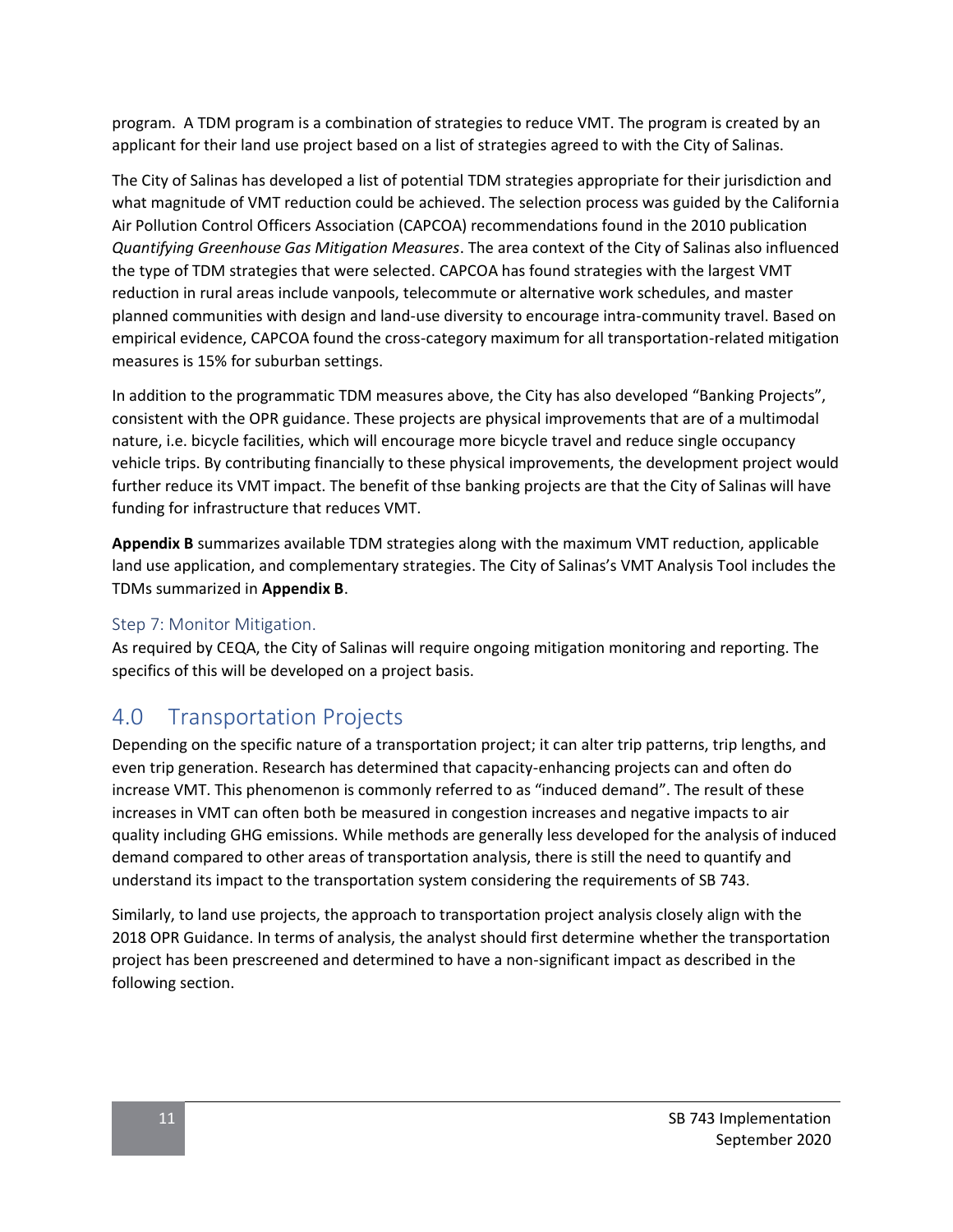## Screen for Non-Significant Transportation Impact

At the discretion of the City of Salinas, the following improvements maybe presumed to result in a nonsignificant impact<sup>12</sup>:

- 1. Rehabilitation, maintenance, replacement, safety, and repair projects designed to improve the condition of existing transportation assets (e.g., highways; roadways; bridges; culverts;
- 2. Transportation Management System field elements such as cameras, message signs, detection, or signals; tunnels; transit systems; and assets that serve bicycle and pedestrian facilities) and that do not add additional motor vehicle capacity
- 3. Roadside safety devices or hardware installation such as median barriers and guardrails
- 4. Roadway shoulder enhancements to provide "breakdown space," dedicated space for use only by transit vehicles, to provide bicycle access, or to otherwise improve safety, but which will not be used as automobile vehicle travel lanes
- 5. Addition of an auxiliary lane of less than one mile in length designed to improve roadway safety
- 6. Installation, removal, or reconfiguration of traffic lanes that are not for through traffic, such as left, right, and U-turn pockets, two-way left turn lanes, or emergency breakdown lanes that are not utilized as through lanes
- 7. Addition of roadway capacity on local or collector streets, based on the City's functional classification, provided the project also substantially improves conditions for pedestrians, cyclists, and, if applicable, transit
- 8. Conversion of existing general-purpose lanes (including ramps) to managed lanes or transit lanes, or changing lane management in a manner that would not substantially increase vehicle travel
- 9. Addition of a new lane that is permanently restricted to use only by transit vehicles
- 10. Reduction in number of through lanes
- 11. Grade separation to separate vehicles from rail, transit, pedestrians or bicycles, or to replace a lane in order to separate preferential vehicles (e.g., HOV, HOT, or trucks) from general vehicles
- 12. Installation, removal, or reconfiguration of traffic control devices, including Transit Signal Priority (TSP) features
- 13. Installation of traffic metering systems, detection systems, cameras, changeable message signs and other electronics designed to optimize vehicle, bicycle, or pedestrian flow
- 14. Timing of signals to optimize vehicle, bicycle, or pedestrian flow
- 15. Installation of roundabouts or traffic circles

<sup>12</sup> *2018 OPR Guidance*, Page 20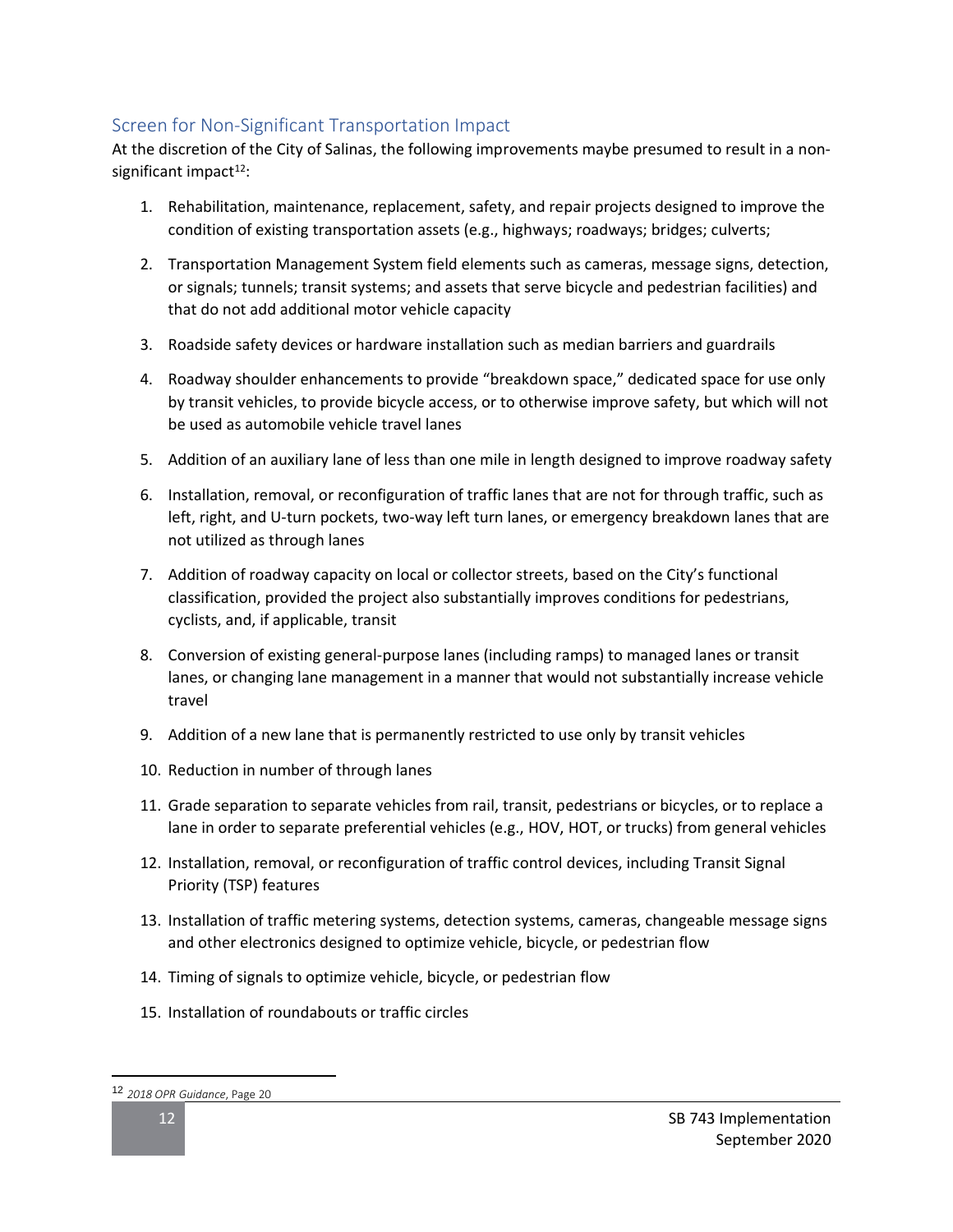- 16. Installation or reconfiguration of traffic calming devices
- 17. Adoption of or increase in tolls
- 18. Addition of tolled lanes, where tolls are sufficient to mitigate VMT increase
- 19. Initiation of new transit service
- 20. Conversion of streets from one-way to two-way operation with no net increase in number of traffic lanes
- 21. Removal or relocation of off-street or on-street parking spaces
- 22. Adoption or modification of on-street parking or loading restrictions (including meters, time limits, accessible spaces, and preferential/reserved parking permit programs)
- 23. Addition of traffic wayfinding signage
- 24. Rehabilitation and maintenance projects that do not add motor vehicle capacity
- 25. Addition of new or enhanced bike or pedestrian facilities on existing streets/highways or within existing public rights-of-way
- 26. Addition of Class I bike paths, trails, multi-use paths, or other off-road facilities that serve nonmotorized travel
- 27. Installation of publicly available alternative fuel/charging infrastructure
- 28. Addition of passing lanes, truck climbing lanes, or truck brake-check lanes in rural areas that do not increase overall vehicle capacity along the corridor

#### Significance Threshold and Methodology

For projects that increase roadway capacity and are not identified under the Non-Significant Screening Criteria in the prior section, the significance criterion should be change in regional VMT. A finding of a significant impact would be determined if a transportation project results in a net increase in regional VMT. As a practical matter, any roadway with more than a quarter mile in new roadway travel lane (through lanes) should be evaluated for induced demand. A competent transportation professional will be required to provide a basis for this evaluation that considers available data, roadway context, and tools. Depending on the location and nature of the roadway this may be best accomplished using a the AMBAG Travel Demand Model. CEQA requires mitigation monitoring. If a project is required to implement VMT mitigation measures, the City of Salinas is required to monitor whether the project is implementing the mitigation measures. Mitigation monitoring will be determined and implemented on a case-by-case basis by the City of Salinas staff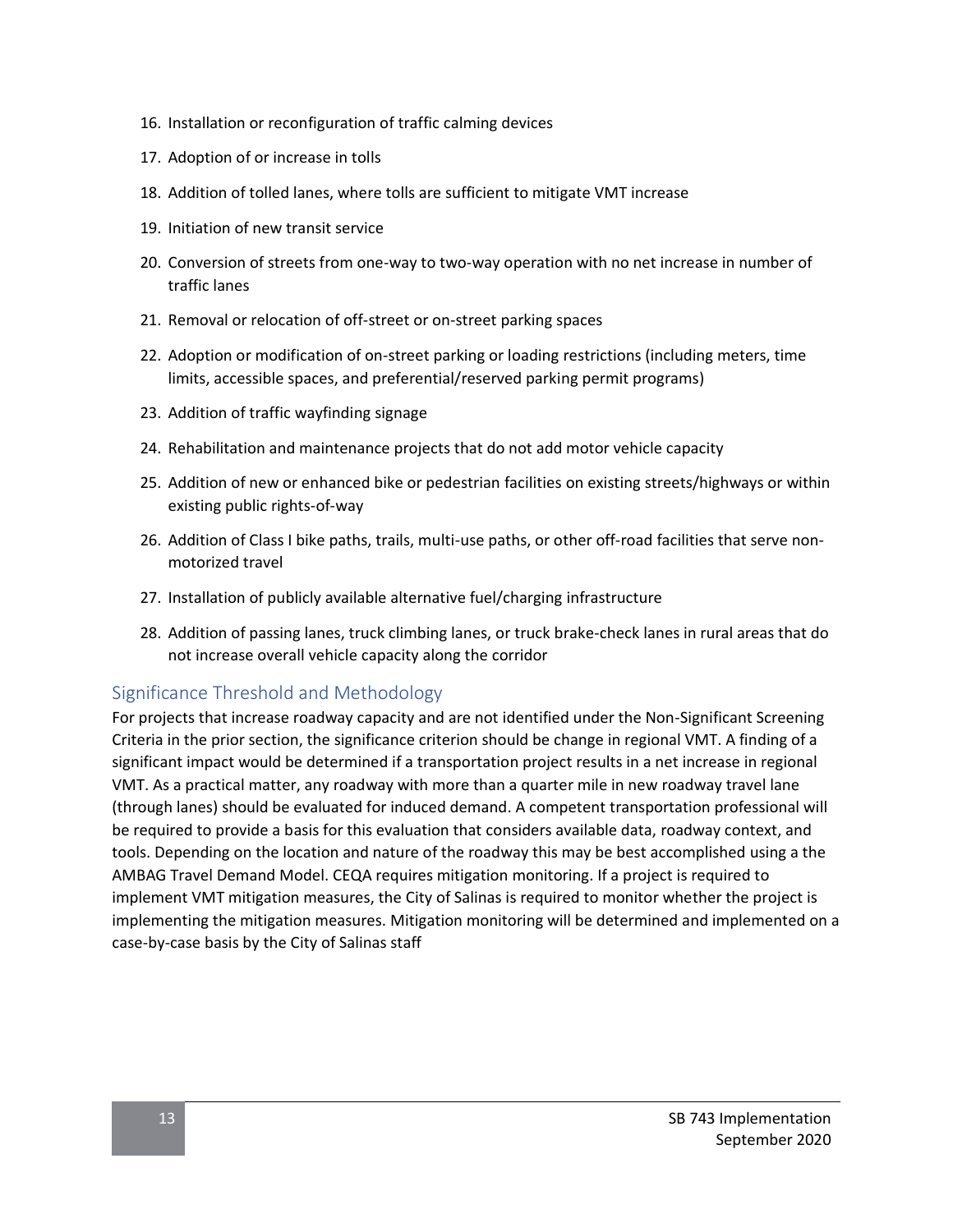## Appendix A

## VMT Analysis Methodology

Travel Demand Models (TDMs) are broadly considered to be amongst the most accurate of available tools to assess regional and sub-area VMT. The Association of Monterey Bay Area governments (AMBAG) maintains the regional travel demand model as a part of the Metropolitan Transportation Plan/Sustainable Communities Strategy program (MTP/SCS) that includes Monterey County and the City of Salinas. The latest available version of the AMBAG TDM was developed in 2018.

The 2018 Base Year model scenario was used for the baseline conditions and 2040 Future Year model scenario was used for the cumulative conditions in the City. The incorporated cities included in the model are major contributors of the trips throughout Monterey County during a typical weekday.

As many of AMBAG Region's daily trips originate from or are destined for areas outside of the County such as the Bay area and Santa Clara County (external trips), their total length could not be computed solely using the AMBAG TDM, additional analysis was required. The length of these trips was determined using two main processes, using Big Data and AMBAG TDM output files. Data was obtained from Teralytics that summarized the number of trips to and from the AMBAG Region to the surrounding Counties at the Census Tract level for the entire month of October 2019. The distance between each Census Tract was determined by using the TransCAD software, the modeling platform the AMBAG TDM runs on. The multipath analysis function within the TransCAD software was used to determine the point to point distance between the centroid of each Census Tract using the internal pathing algorithm that determines the shortest path along the roadway network between the centroid of each Census Tract pair. The shortest path between each AMBAG Region Census Tract and each non-AMBAG Region Census Tract that contained at least one trip was multiplied by the share of the total trips to and from each Census Tract within the AMBAG Region to determine the average trip length to and from Census Tracts. The average trip length was applied to each TAZ based on the TAZ to Census Tract association and multiplied by the number of external trips to and from that TAZ to determine the total external VMT by TAZ.

## Model Zone Structure

VMT was computed at Traffic Analysis Zone (TAZ) level to determine the thresholds as well as to allow for comparisons among different areas throughout the County.

#### Socio-Economic Data

Socioeconomic data (SED) and other model inputs are associated with each TAZ. Out of several different variables in the model SED, the VMT analysis mainly focused on population, the number of households, the number of students, and types of employment that are used in the trip generation component. VMT computation was focused on the number of households in each TAZ and employment variables by 6 industries to determine rest of the trips. Employment variables used in the model are listed below.

Employment by Industry type:

- 1. Agriculture
- 2. Construction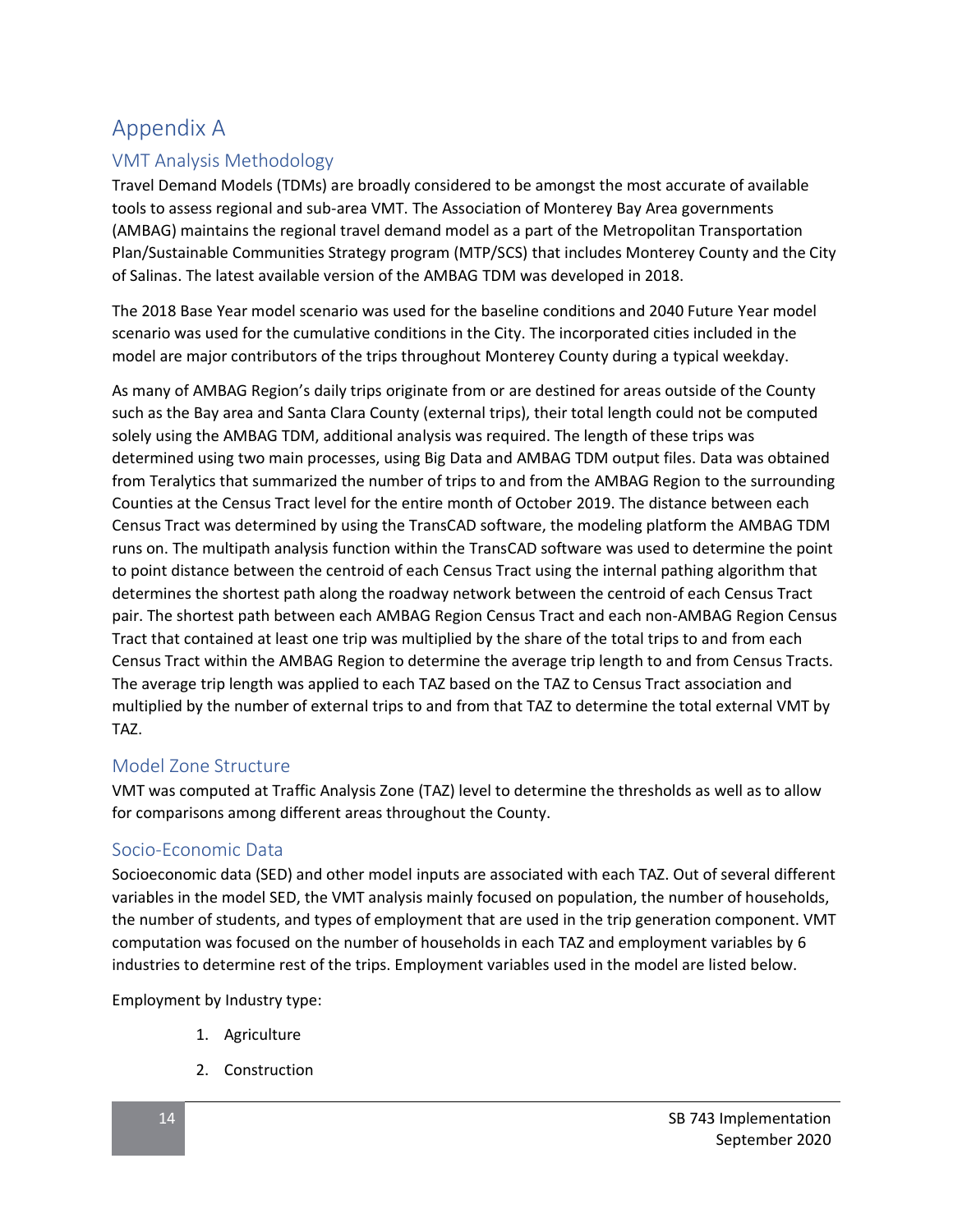- 3. Industrial and Manufacturing
- 4. Retail and Food
- 5. Service (White Collar, non-government jobs)
- 6. Public Administration (Government jobs)

#### Trip Generation

The AMBAG TDM runs a series of complex steps to estimate daily trip productions and attractions by various trip purposes for each TAZ. The trip purposes are listed below.

Model Trip Purpose:

- 1. Home-Based Work (HBW)
- 2. Home-Based Shopping (HBShop)
- 3. Home-Based School, K-12 (HBSchool)
- 4. Home-Based University (HBUniv)
- 5. Home-Based Other (HBOther)
- 6. Non-Home-Based Work (NHBW)
- 7. Non-Home-Based Other (NHBO)
- 8. Visitor Shop
- 9. Visitor Tourist

The production model uses several variables such as number of workers, household income, age, household size and car availability depending on the trip purpose. Trip productions for every TAZ in the model were compiled separately by each trip purpose. The attraction model uses employment categories for the HW trip purpose, whereas it uses the employment categories and number of students (K-12 and University) for all non-HW trip purposes. The attraction model estimates trip attractions to each TAZ by regression coefficients that vary by employment type. Trip attractions for every TAZ were compiled by each purpose and by each employment type based on these regression coefficients.

## Person Trips, Vehicle Occupancy, Trip Distance

Trip productions and attractions were compiled after the mode choice step, and only auto trips were used for the analysis. After the vehicle trip productions and attractions were computed for each trip purpose, trip lengths were applied for each zone pair from the skim matrices in the model to compute the production and attraction VMT by purpose.

## VMT by Land Use Type

The residential VMT was computed by combining the production VMT for all the Home-Based trip purposes. VMT for non-residential land uses was computed from the attraction VMT by appropriate trip purposes and regression coefficients used in the attraction model.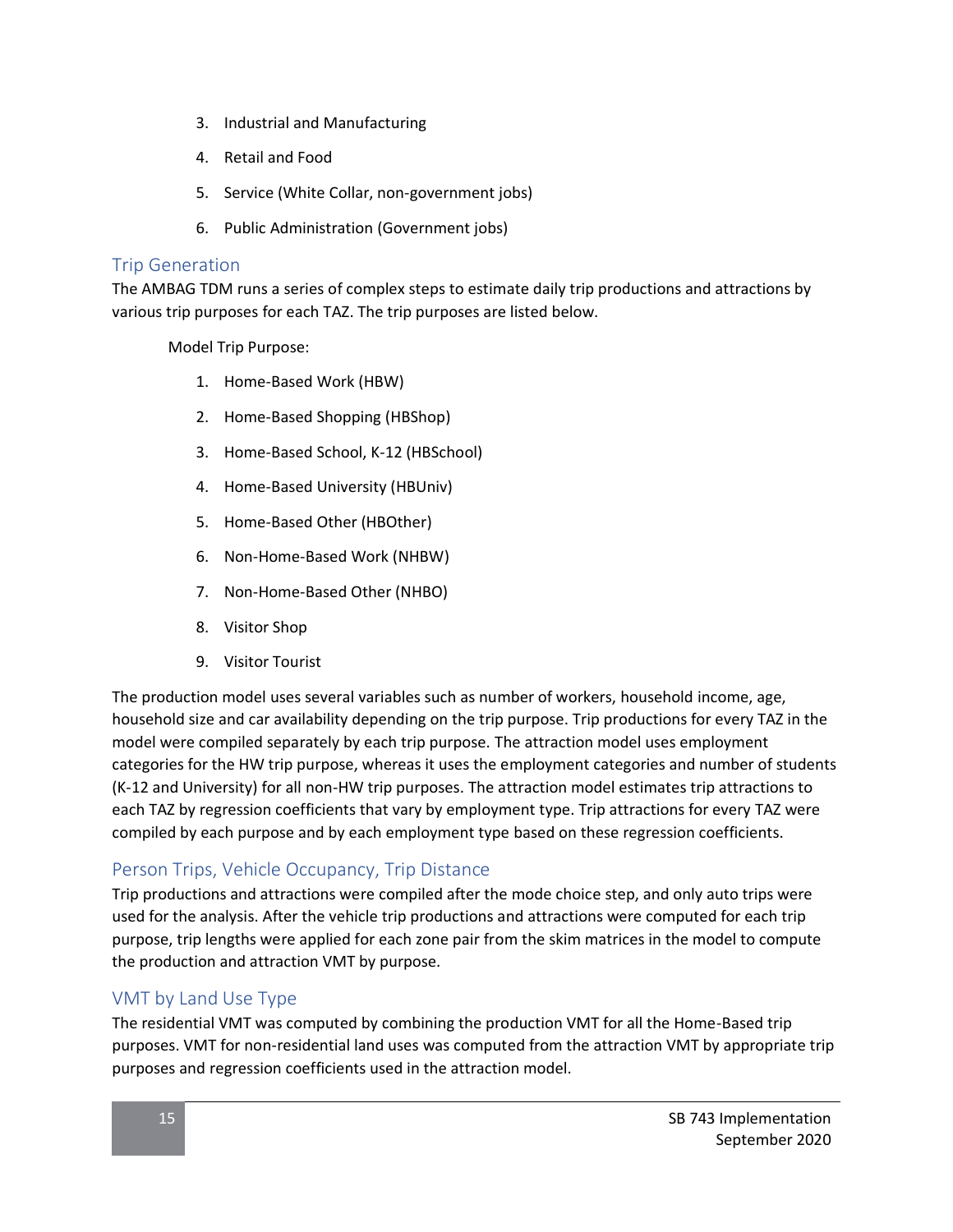Residential and non-residential VMT by each TAZ were computed and average VMT were determined by City, County and Region levels to determine the City's thresholds.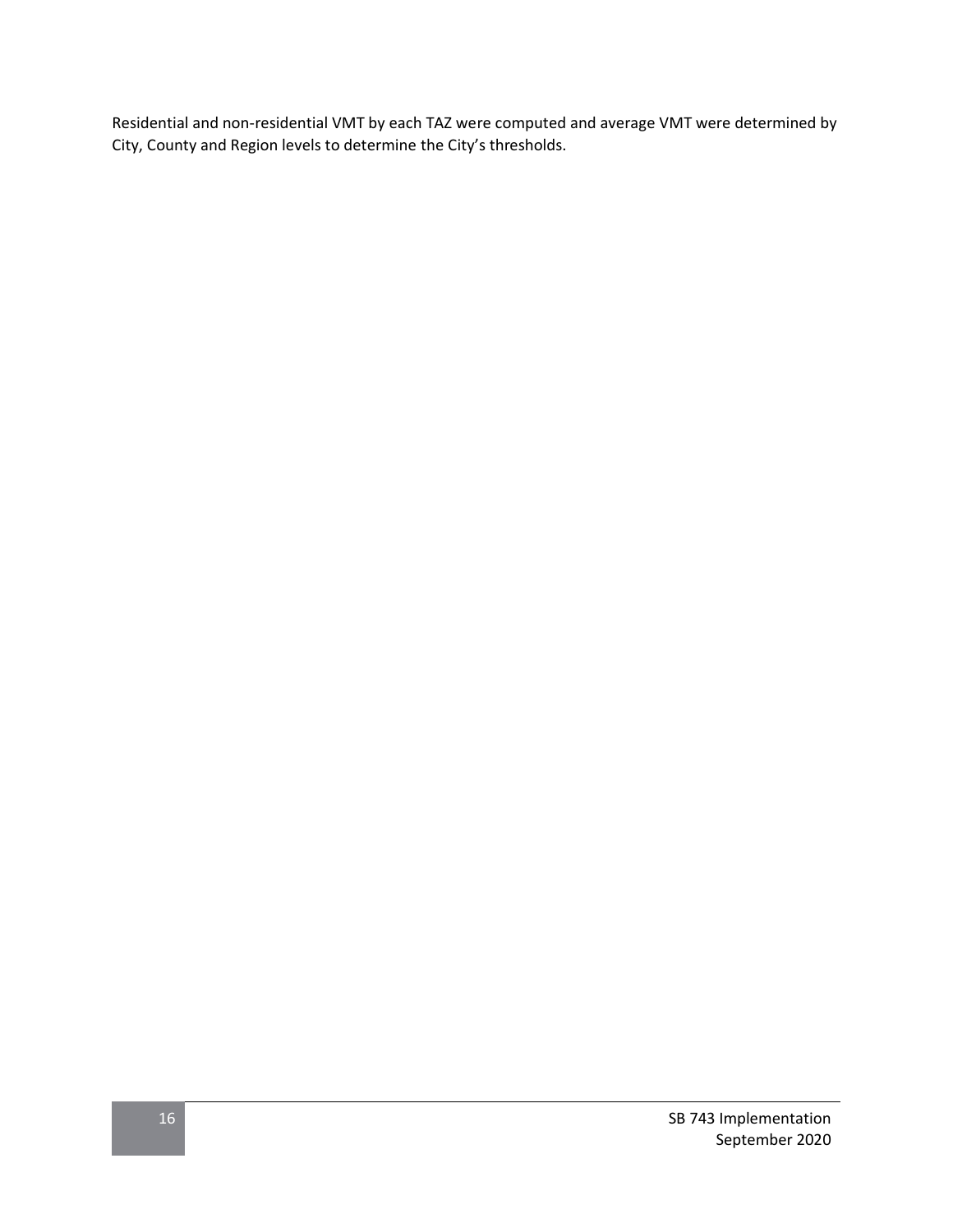# Appendix B

| <b>City of Salinas</b>                            |                                                                         |                                                                                                                                                                                                                                                                             |                               |                                                  |                                               |
|---------------------------------------------------|-------------------------------------------------------------------------|-----------------------------------------------------------------------------------------------------------------------------------------------------------------------------------------------------------------------------------------------------------------------------|-------------------------------|--------------------------------------------------|-----------------------------------------------|
| <b>TDM</b><br><b>Measure</b><br>#                 | <b>Transportatio</b><br>n Demand<br><b>Management</b><br><b>Measure</b> | <b>Description</b>                                                                                                                                                                                                                                                          | <b>TDM Type</b>               | <b>Max</b><br><b>VMT</b><br><b>Reducti</b><br>on | <b>VMT</b><br><b>Reduction</b><br><b>Type</b> |
| <b>Transit Strategies</b>                         |                                                                         |                                                                                                                                                                                                                                                                             |                               |                                                  |                                               |
| 1                                                 | Reduce<br>Transit<br>Headways                                           | Makes transit service more<br>appealing by reducing headways,<br>reducing overall transit trip time,<br>and encouraging riders to switch<br>from auto to transit use.                                                                                                       | Incentive /<br>Infrastructure | 2%                                               | All                                           |
| $\overline{2}$                                    | Transit<br>Rerouting                                                    | Coordinate with local transit<br>agency to provide or reroute<br>existing transit services near the<br>site                                                                                                                                                                 | Infrastructure                | 2%                                               | All                                           |
| 3                                                 | <b>Transit Stops</b>                                                    | Coordinate with local transit<br>agency to provide bus stop near<br>the site. Real time transportation<br>information displays support on-<br>the-go decision making to<br>support sustainable trip making.<br>Only get a reduction on a non-<br>HQT line, cannot get both. | Infrastructure                | 2%                                               | All                                           |
| 4                                                 | Safe and Well-<br>Lit Access to<br>Transit                              | Enhance the route for people<br>walking or bicycling to nearby<br>transit (typically off-site). Provide<br>Emergency 911 phones along<br>these routes to enhance safety.                                                                                                    | Infrastructure                | 1%                                               | All                                           |
|                                                   |                                                                         | Involves the subsidization of<br>transit fare for residents and<br>employees of the project site.<br>This strategy assumes transit<br>service is already present in the<br>project area.                                                                                    | Incentive                     | 4%                                               | All                                           |
| 5                                                 | Transit<br><b>Subsidies</b>                                             | Pays for employees to use local<br>transit. This could either be a<br>discounted ticket or a full-<br>reimbursed transit ticket. Include<br>Trolley considerations.                                                                                                         | Incentive                     | 4%                                               | Commute                                       |
| <b>Communication &amp; Information Strategies</b> |                                                                         |                                                                                                                                                                                                                                                                             |                               |                                                  |                                               |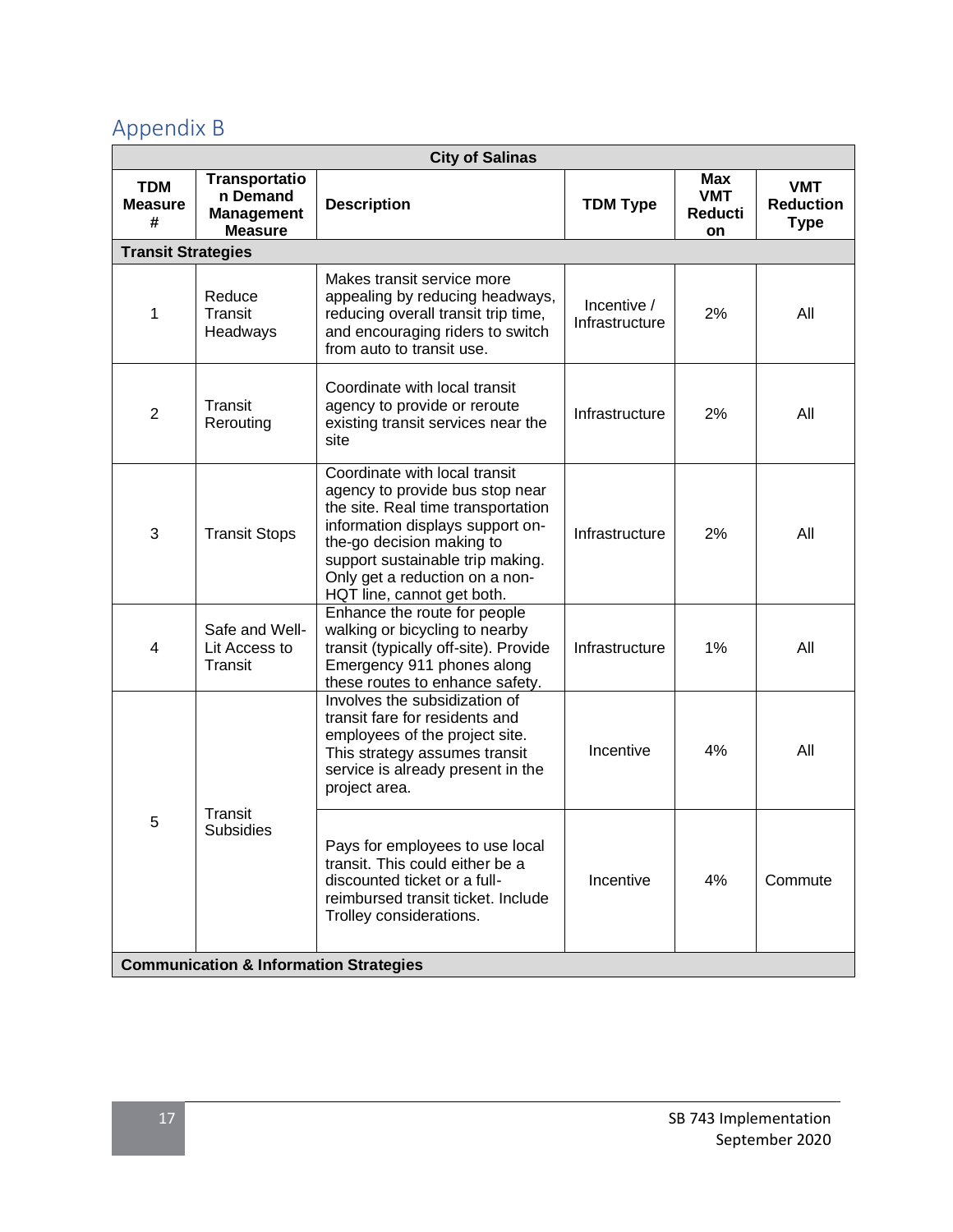|                                   | <b>City of Salinas</b>                                                  |                                                                                                                                                                                                                                                                                                                                                                                                                                                                                                                                                                                                                               |                 |                                           |                                               |
|-----------------------------------|-------------------------------------------------------------------------|-------------------------------------------------------------------------------------------------------------------------------------------------------------------------------------------------------------------------------------------------------------------------------------------------------------------------------------------------------------------------------------------------------------------------------------------------------------------------------------------------------------------------------------------------------------------------------------------------------------------------------|-----------------|-------------------------------------------|-----------------------------------------------|
| <b>TDM</b><br><b>Measure</b><br># | <b>Transportatio</b><br>n Demand<br><b>Management</b><br><b>Measure</b> | <b>Description</b>                                                                                                                                                                                                                                                                                                                                                                                                                                                                                                                                                                                                            | <b>TDM Type</b> | Max<br><b>VMT</b><br><b>Reducti</b><br>on | <b>VMT</b><br><b>Reduction</b><br><b>Type</b> |
| 6                                 | Voluntary<br><b>Travel</b><br><b>Behavior</b><br>Change<br>Program      | Involves the development of a<br>travel behavior change program<br>that targets individuals' attitudes,<br>goals, and travel behaviors,<br>educating participants on the<br>impacts of their travel choices<br>and the opportunities to alter<br>their habits. Provide a web site<br>that allows employees to<br>research other modes of<br>transportation for commuting.<br>Employee-focused travel<br>behavior change program that<br>targets individuals attitudes,<br>goals, and travel behaviors,<br>educating participants on the<br>impacts of their travel choices<br>and the opportunities to alter<br>their habits. | Incentive       |                                           | All                                           |
| $\overline{7}$                    | Promotions &<br>Marketing                                               | Involves the use of marketing<br>and promotional tools to educate<br>and inform travelers about site-<br>specific transportation options<br>and the effects of their travel<br>choices with passive educational<br>and promotional materials.<br>Marketing and public information<br>campaign to promote awareness<br>of TDM program with an on-site<br>coordinator to monitor program.                                                                                                                                                                                                                                       | Incentive       | 4%                                        | All                                           |
| 8                                 | Required<br><b>Commute Trip</b><br>Reduction<br>Program                 | Employee-focused travel<br>behavior change program that<br>targets individuals attitudes,<br>goals, and travel behaviors,<br>educating participants on the<br>impacts of their travel choices<br>and the opportunities to alter<br>their habits.                                                                                                                                                                                                                                                                                                                                                                              | Incentive       |                                           | Commute                                       |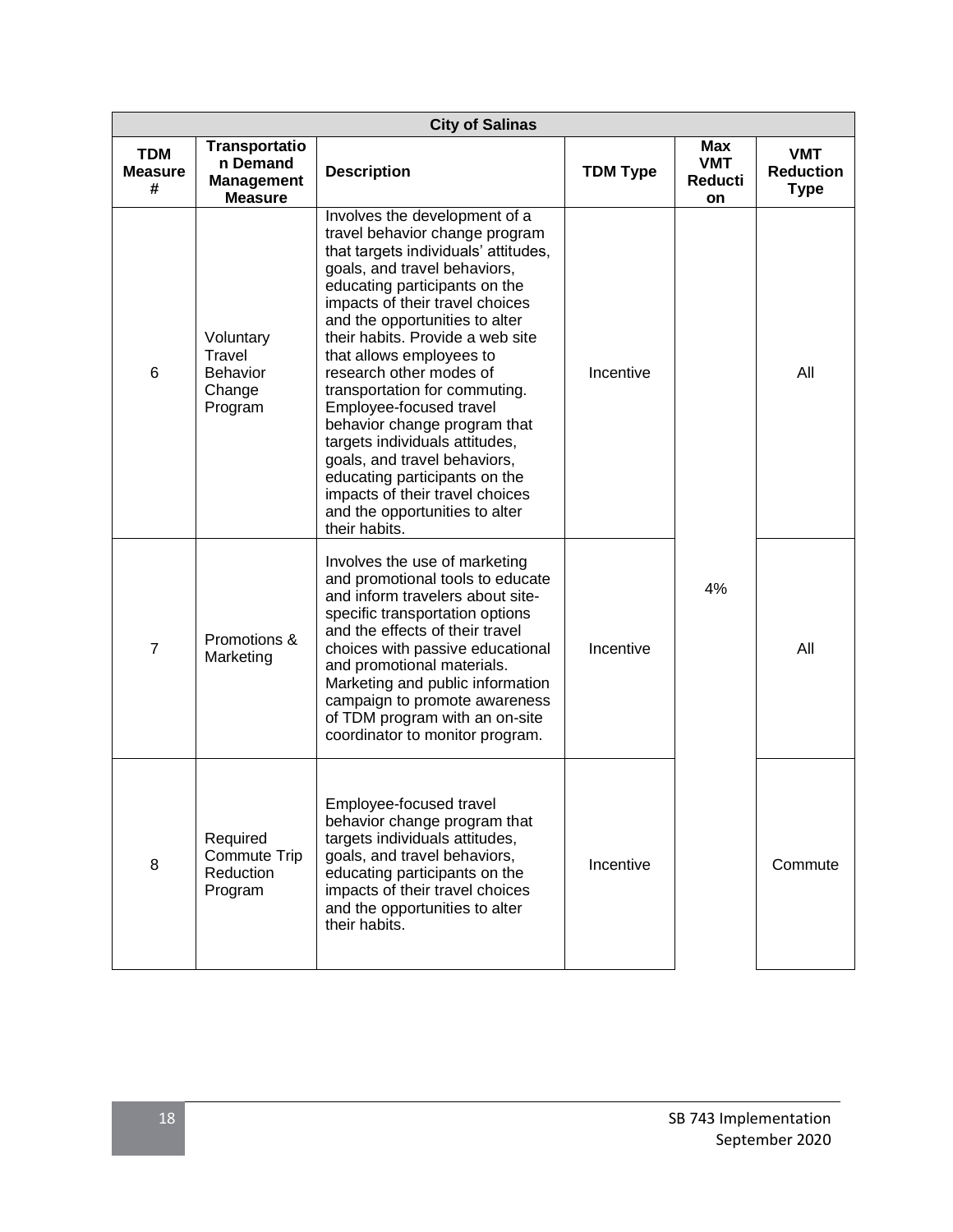| <b>City of Salinas</b>            |                                                                         |                                                                                                                                                                                                                                                                                                                                                                             |                               |                                                  |                                               |
|-----------------------------------|-------------------------------------------------------------------------|-----------------------------------------------------------------------------------------------------------------------------------------------------------------------------------------------------------------------------------------------------------------------------------------------------------------------------------------------------------------------------|-------------------------------|--------------------------------------------------|-----------------------------------------------|
| <b>TDM</b><br><b>Measure</b><br># | <b>Transportatio</b><br>n Demand<br><b>Management</b><br><b>Measure</b> | <b>Description</b>                                                                                                                                                                                                                                                                                                                                                          | <b>TDM Type</b>               | <b>Max</b><br><b>VMT</b><br><b>Reducti</b><br>on | <b>VMT</b><br><b>Reduction</b><br><b>Type</b> |
| 9                                 | Emergency<br>Ride Home<br>(ERH)<br>Program                              | Provides an occasional<br>subsidized ride to commuters<br>who use alternative modes.<br>Guaranteed ride home for people<br>if they need to go home in the<br>middle of the day due to an<br>emergency or stay late and need<br>a ride at a time when transit<br>service is not available. This<br>supplemental to the other trip<br>reduction strategies. ADD to 5<br>and 6 | Incentive                     |                                                  | Commute                                       |
| 10                                | Commute<br>Assistance<br>Center                                         | Provide a computer kiosk that<br>allows employees to research<br>other modes of transportation for<br>commuting.                                                                                                                                                                                                                                                            | Incentive                     |                                                  | Commute                                       |
| 11                                | Multimodal<br>Wayfinding<br>Signage                                     | Wayfinding signage orients users<br>to locations of sustainable<br>transportation choices.                                                                                                                                                                                                                                                                                  | Infrastructure                | 1%                                               | All                                           |
|                                   | <b>Commuting Strategies</b>                                             |                                                                                                                                                                                                                                                                                                                                                                             |                               |                                                  |                                               |
| 12                                | Employer<br>Sponsored<br>Vanpool or<br>Shuttle                          | Implementation of employer-<br>sponsored employee vanpool or<br>shuttle providing new<br>opportunities for access to<br>connect employees to the project<br>site.                                                                                                                                                                                                           | Incentive /<br>Infrastructure | 2%                                               | Commute                                       |
| 13                                | Preferential<br>Carpool /<br>Vanpool<br>Parking<br>Spaces               | Reserved carpool / vanpool<br>spaces closer to the building<br>entrance.                                                                                                                                                                                                                                                                                                    | Infrastructure                | 2%                                               | All                                           |
| 14                                | Passenger<br>Loading Zones<br>for Carpool /<br>Vanpool                  | Provide easy access for carpools<br>or vanpools.                                                                                                                                                                                                                                                                                                                            | Infrastructure                |                                                  | All                                           |
| 15                                | <b>On-site Carts</b><br>or Shuttles or<br>bikes                         | Provide on-site cart or shuttle for<br>employees to travel across<br>campus.                                                                                                                                                                                                                                                                                                | Incentive /<br>Infrastructure | 1%                                               | All                                           |
| 16                                | On-site<br>Childcare                                                    | Provides on-site childcare to<br>remove the need to drive a child<br>to daycare at a separate location.                                                                                                                                                                                                                                                                     | Infrastructure                | 2%                                               | All                                           |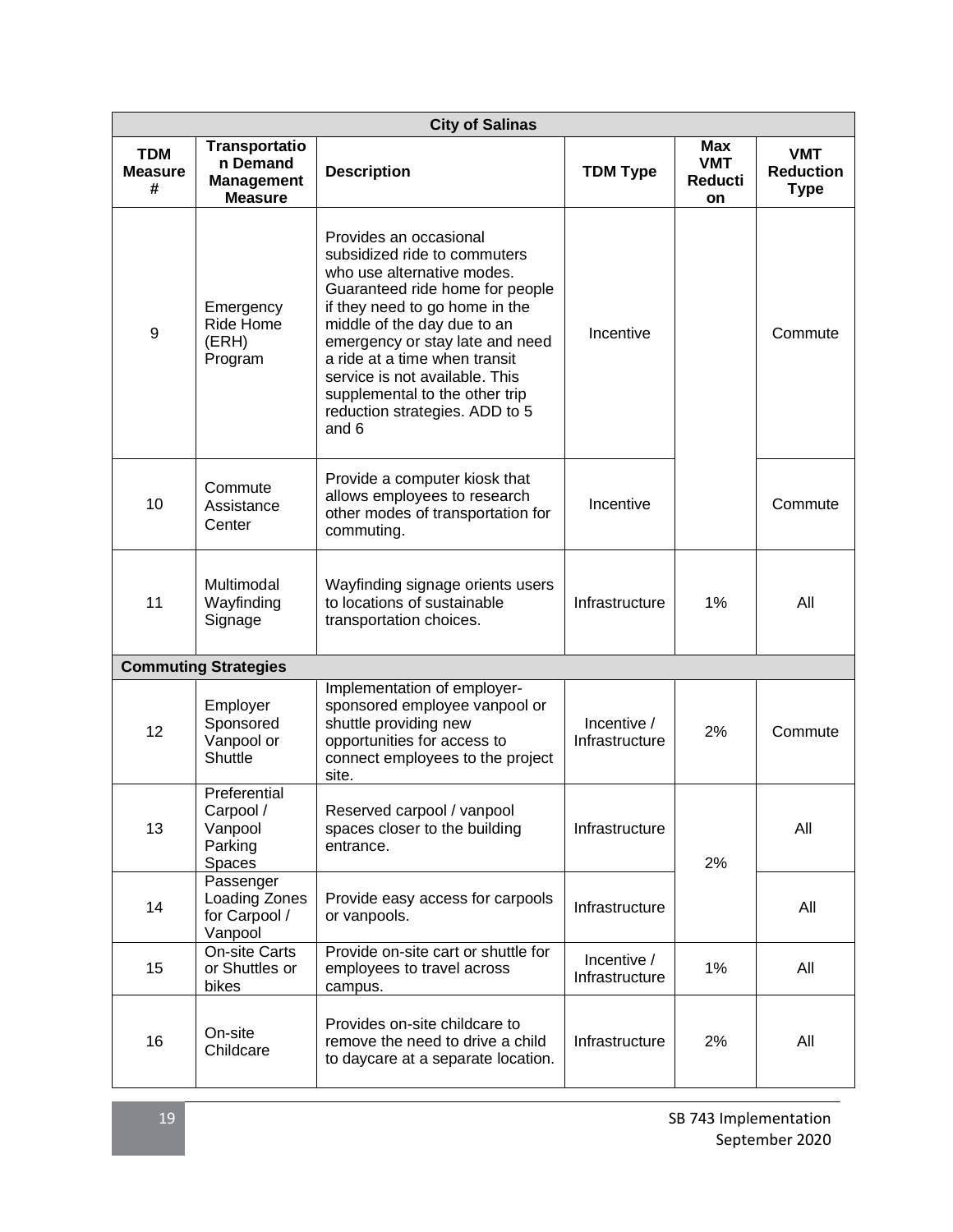|                                   | <b>City of Salinas</b>                                                  |                                                                                                                                                                                                                                                                                                                                                                                                   |                               |                                                  |                                               |
|-----------------------------------|-------------------------------------------------------------------------|---------------------------------------------------------------------------------------------------------------------------------------------------------------------------------------------------------------------------------------------------------------------------------------------------------------------------------------------------------------------------------------------------|-------------------------------|--------------------------------------------------|-----------------------------------------------|
| <b>TDM</b><br><b>Measure</b><br># | <b>Transportatio</b><br>n Demand<br><b>Management</b><br><b>Measure</b> | <b>Description</b>                                                                                                                                                                                                                                                                                                                                                                                | <b>TDM Type</b>               | <b>Max</b><br><b>VMT</b><br><b>Reducti</b><br>on | <b>VMT</b><br><b>Reduction</b><br><b>Type</b> |
|                                   | <b>Shared Mobility Strategies</b>                                       |                                                                                                                                                                                                                                                                                                                                                                                                   |                               |                                                  |                                               |
| 17                                | Ride-Share<br>Program                                                   | Increases vehicle occupancy by<br>providing ride-share matching<br>services, designating preferred<br>parking for ride-share<br>participants, designing adequate<br>passenger loading/unloading and<br>waiting areas for ride-share<br>vehicles, and providing a website<br>or message board to connect<br>riders and coordinate rides. Need<br>a point person form the business<br>on-site       | Incentive                     | 5%                                               | Commute                                       |
| 18                                | Employee/Em<br>ployer Car<br>Share                                      | Implement car sharing to allow<br>people to have on-demand<br>access to a vehicle, as-needed.<br>This may include providing<br>membership to an existing<br>program located within 1/4 mile,<br>contracting with a third-party<br>vendor to extend membership-<br>based service to an area, or<br>implementing a project-specific<br>fleet that supports the residents<br>and employees on -site. | Incentive                     | 1%                                               | All                                           |
|                                   |                                                                         | Provide an on-site car vehicle for<br>employees who use alternative<br>transportation to commute to<br>work, to use for short trips during<br>the workday. For example, this<br>allows for employees to run<br>errands or travel for lunch.                                                                                                                                                       | Incentive                     |                                                  | Commute                                       |
| 19                                | Designated<br>Parking<br>Spaces for Car<br>Share<br>Vehicles            | Reserved car share spaces<br>closer to the building entrance.                                                                                                                                                                                                                                                                                                                                     | Infrastructure                | 1%                                               | All                                           |
| 20                                | <b>Scooters</b><br>Share<br>Program                                     | Implement scooter share to allow<br>people to have on-demand<br>access to a scooter, as-needed.                                                                                                                                                                                                                                                                                                   | Incentive /<br>Infrastructure | 2%                                               | All                                           |
| 21                                | School<br>Carpool<br>Program                                            | Implements a school carpool<br>program to encourage ride-<br>sharing for students.                                                                                                                                                                                                                                                                                                                | Incentive                     | 15%                                              | School                                        |
|                                   | <b>Bicycle Infrastructure Strategies</b>                                |                                                                                                                                                                                                                                                                                                                                                                                                   |                               |                                                  |                                               |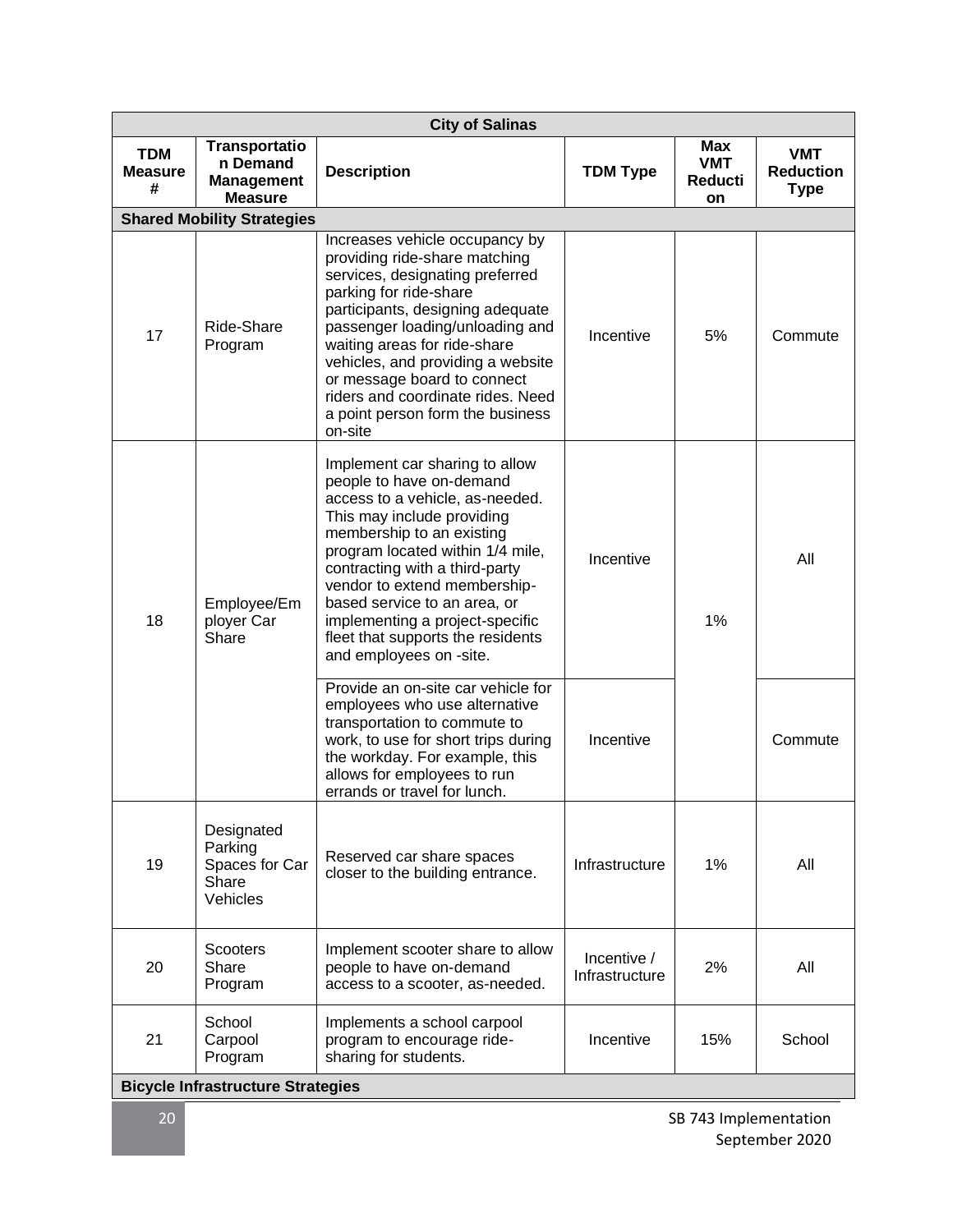| <b>City of Salinas</b>            |                                                                               |                                                                                                                                                                                                                                           |                 |                                           |                                               |
|-----------------------------------|-------------------------------------------------------------------------------|-------------------------------------------------------------------------------------------------------------------------------------------------------------------------------------------------------------------------------------------|-----------------|-------------------------------------------|-----------------------------------------------|
| <b>TDM</b><br><b>Measure</b><br># | <b>Transportatio</b><br>n Demand<br><b>Management</b><br><b>Measure</b>       | <b>Description</b>                                                                                                                                                                                                                        | <b>TDM Type</b> | Max<br><b>VMT</b><br><b>Reducti</b><br>on | <b>VMT</b><br><b>Reduction</b><br><b>Type</b> |
|                                   |                                                                               | Implement bike share to allow                                                                                                                                                                                                             | Incentive       | 0.25%                                     |                                               |
| 22                                | <b>Bike Share</b>                                                             | people to have on-demand<br>access to a bicycle, as-needed                                                                                                                                                                                | Infrastructure  | 7%                                        | All                                           |
| 23                                | <b>Bike Charging</b><br>Facility                                              | Provide a secure bike charging<br>facility                                                                                                                                                                                                | Infrastructure  | 1%                                        | All                                           |
| 24                                | Implement/Imp<br>rove On-street<br><b>Bicycle Facility</b>                    | Implements or provides funding<br>for improvements to corridors<br>and crossings for bike networks<br>identified within a one-half mile<br>buffer area of the project<br>boundary, to support safe and<br>comfortable bicycle travel.     | Infrastructure  |                                           |                                               |
| 25                                | <b>Include Bike</b><br>Parking in<br>excess of City<br>Code                   | Implements long-term bicycle<br>parking to support safe and<br>comfortable bicycle travel by<br>providing parking facilities at<br>destinations                                                                                           | Infrastructure  | 2%                                        | All                                           |
| 26                                | Include<br>Secure Bike<br>Parking and<br>Showers in<br>excess of City<br>Code | Implements additional end-of-trip<br>bicycle facilities to support safe<br>and comfortable bicycle travel.                                                                                                                                | Infrastructure  |                                           |                                               |
| 27                                | <b>Bicycle Repair</b><br>Station /<br>Services                                | On-site bicycle repair tools and<br>space to use them supports on-<br>going use of bicycles for<br>transportation.                                                                                                                        | Infrastructure  |                                           |                                               |
|                                   | <b>Neighborhood Enhancement Strategies</b>                                    |                                                                                                                                                                                                                                           |                 |                                           |                                               |
| 28                                | Traffic<br>Calming<br>Improvements                                            | Implements traffic calming<br>measures throughout and around<br>the perimeter of the project site<br>that encourage people to walk,<br>bike, or take transit within the<br>development and to the<br>development from other<br>locations. | Infrastructure  | 1%                                        | All                                           |
| 29                                | Pedestrian<br><b>Network</b><br>Improvements                                  | Implements pedestrian network<br>improvements throughout and<br>around the project site that<br>encourages people to walk.                                                                                                                | Infrastructure  | 2%                                        | All                                           |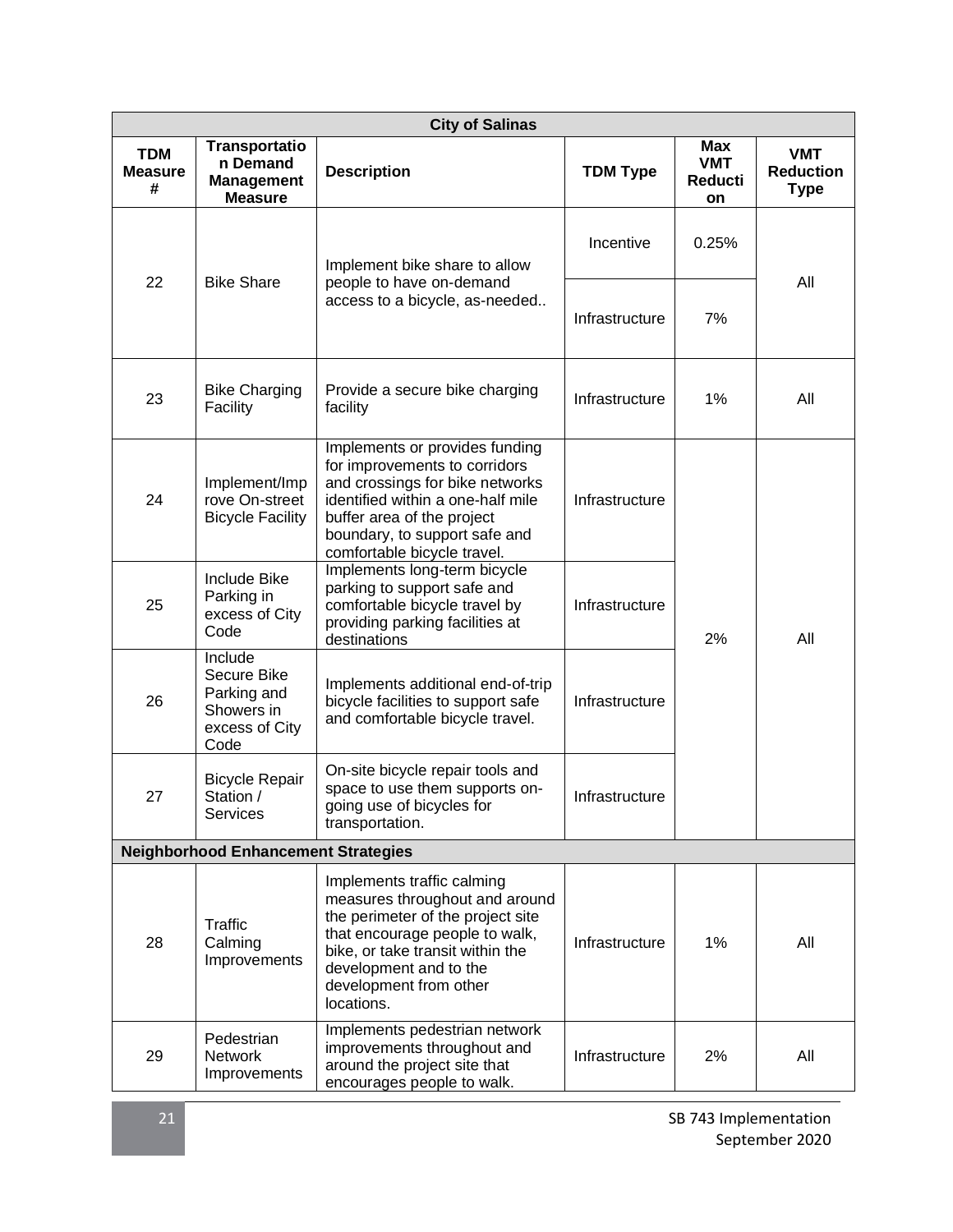| <b>City of Salinas</b>            |                                                                         |                                                                                                                                                                                                                                                                                                         |                 |                                                  |                                               |
|-----------------------------------|-------------------------------------------------------------------------|---------------------------------------------------------------------------------------------------------------------------------------------------------------------------------------------------------------------------------------------------------------------------------------------------------|-----------------|--------------------------------------------------|-----------------------------------------------|
| <b>TDM</b><br><b>Measure</b><br># | <b>Transportatio</b><br>n Demand<br><b>Management</b><br><b>Measure</b> | <b>Description</b>                                                                                                                                                                                                                                                                                      | <b>TDM Type</b> | <b>Max</b><br><b>VMT</b><br><b>Reducti</b><br>on | <b>VMT</b><br><b>Reduction</b><br><b>Type</b> |
|                                   | <b>Miscellaneous Strategies</b>                                         |                                                                                                                                                                                                                                                                                                         |                 |                                                  |                                               |
| 30                                | <b>Healthy Food</b><br>Retail in<br>Underserved<br>Area                 | By locating grocery stores and<br>other retailers that provide<br>healthy food options in areas that<br>are underserved, new<br>development can create the<br>option for existing residents and<br>workers to travel shorter<br>distances and by other modes to<br>perform their food shopping.         | Infrastructure  | 2%                                               | All                                           |
| <b>Parking Strategies</b>         |                                                                         |                                                                                                                                                                                                                                                                                                         |                 |                                                  |                                               |
| 31                                | Reduce<br>Parking<br>Supply                                             | Changes on-site parking supply<br>to provide less than the amount<br>required by municipal code.<br>Permitted reductions could utilize<br>mechanisms such as TOC,<br>Density Bonus, Bike Parking<br>ordinance, or locating in a<br>Specific Plan Area.                                                  | Infrastructure  | 4%                                               | All                                           |
| 32                                | Unbundle<br>Parking                                                     | Unbundles parking costs from<br>property costs, requiring those<br>who wish to purchase parking<br>spaces to do so at an additional<br>cost. Implementation of<br>residential permit parking zones<br>for long-term use of on-street<br>parking in residential area at the<br>expense to the developer. | Incentive       | 5%                                               | Residential                                   |
| 33                                | Parking Cash-<br>Out                                                    | Provide employees a choice of<br>forgoing current parking for a<br>cash payment to be determined<br>by the employer. The higher the<br>cash payment, the higher the<br>reduction.                                                                                                                       | Incentive       | 4%                                               | Commute                                       |
| 34                                | Price<br>Workplace<br>Parking                                           | Implements workplace parking<br>pricing for employees at<br>employment locations for all<br>land-use contexts and all types of<br>development that include<br>employment where trips originate<br>at home and terminate at work.                                                                        | Incentive       | 4%                                               | Commute                                       |
| 35                                | Residential<br>Area Parking<br>Permits                                  | Implementation of residential<br>permit parking zones for long-<br>term use of on-street parking in<br>residential areas.                                                                                                                                                                               | Incentive       | 0.25%                                            | All                                           |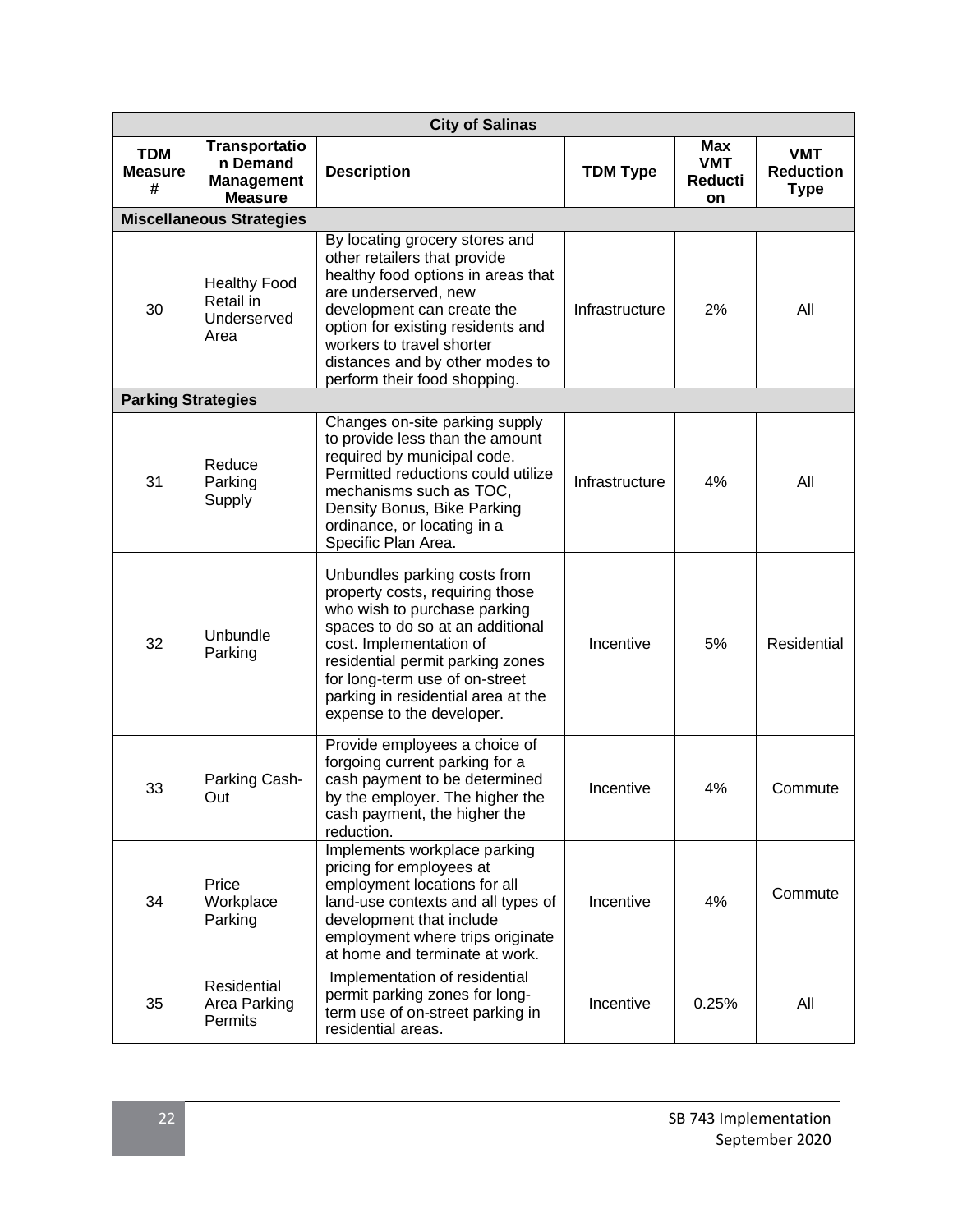| <b>City of Salinas</b>            |                                                                         |                                                                                                                                                 |                 |                                                   |                                               |
|-----------------------------------|-------------------------------------------------------------------------|-------------------------------------------------------------------------------------------------------------------------------------------------|-----------------|---------------------------------------------------|-----------------------------------------------|
| <b>TDM</b><br><b>Measure</b><br># | <b>Transportatio</b><br>n Demand<br><b>Management</b><br><b>Measure</b> | <b>Description</b>                                                                                                                              | <b>TDM Type</b> | <b>Max</b><br><b>VMT</b><br><b>Reducti</b><br>on. | <b>VMT</b><br><b>Reduction</b><br><b>Type</b> |
| 36                                | Parking<br>Management<br><b>Strategies</b>                              | Strategies to encourage<br>efficiency in parking facilities and<br>improve the quality of service to<br>parking users.                          | Incentive       | 1%                                                | Valet                                         |
| <b>Miscellaneous Strategies</b>   |                                                                         |                                                                                                                                                 |                 |                                                   |                                               |
| 37                                | Virtual Care<br>Strategies for<br>Hospitals                             | Resources to allow patients to<br>access healthcare services or<br>communicate with healthcare<br>staff through online or off-site<br>programs. | Infrastructure  | 6%                                                | Hospital /<br><b>MOB</b><br><b>Visitors</b>   |
| <b>Land Use Strategies</b>        |                                                                         |                                                                                                                                                 |                 |                                                   |                                               |
| 38                                | <b>TOD</b>                                                              | TOD close to transit Facility                                                                                                                   | Land Use        | 15%                                               | All                                           |
| 39                                | <b>Destination</b><br>Development                                       | <b>Residential Close to Work</b>                                                                                                                | Land Use        | 3%                                                | All                                           |
| 40                                | <b>Transit Service</b><br>Expansion                                     | Transit service expansion into<br>new development areas, or<br>increase headways in existing<br>areas                                           | Land Use        | 3%                                                | All                                           |
| 41                                | <b>Higher Density</b>                                                   | Increase number of units per<br>acre in infill areas                                                                                            | Land Use        | 4%                                                | All                                           |
| 42                                | Open Space                                                              | Provide open/park space in infill<br>areas to reduce car trips to parks                                                                         | Land Use        | 1%                                                | All                                           |
| 43                                | On-site<br>Affordable<br>Housing                                        | Provides on-site affordable<br>housing close to TOD or work<br>place/business                                                                   | Land Use        | 20%                                               | All                                           |
| 44                                | <b>Street Grid</b>                                                      | Grid system without isolated cul<br>de sacs                                                                                                     | Land Use        | 4%                                                | All                                           |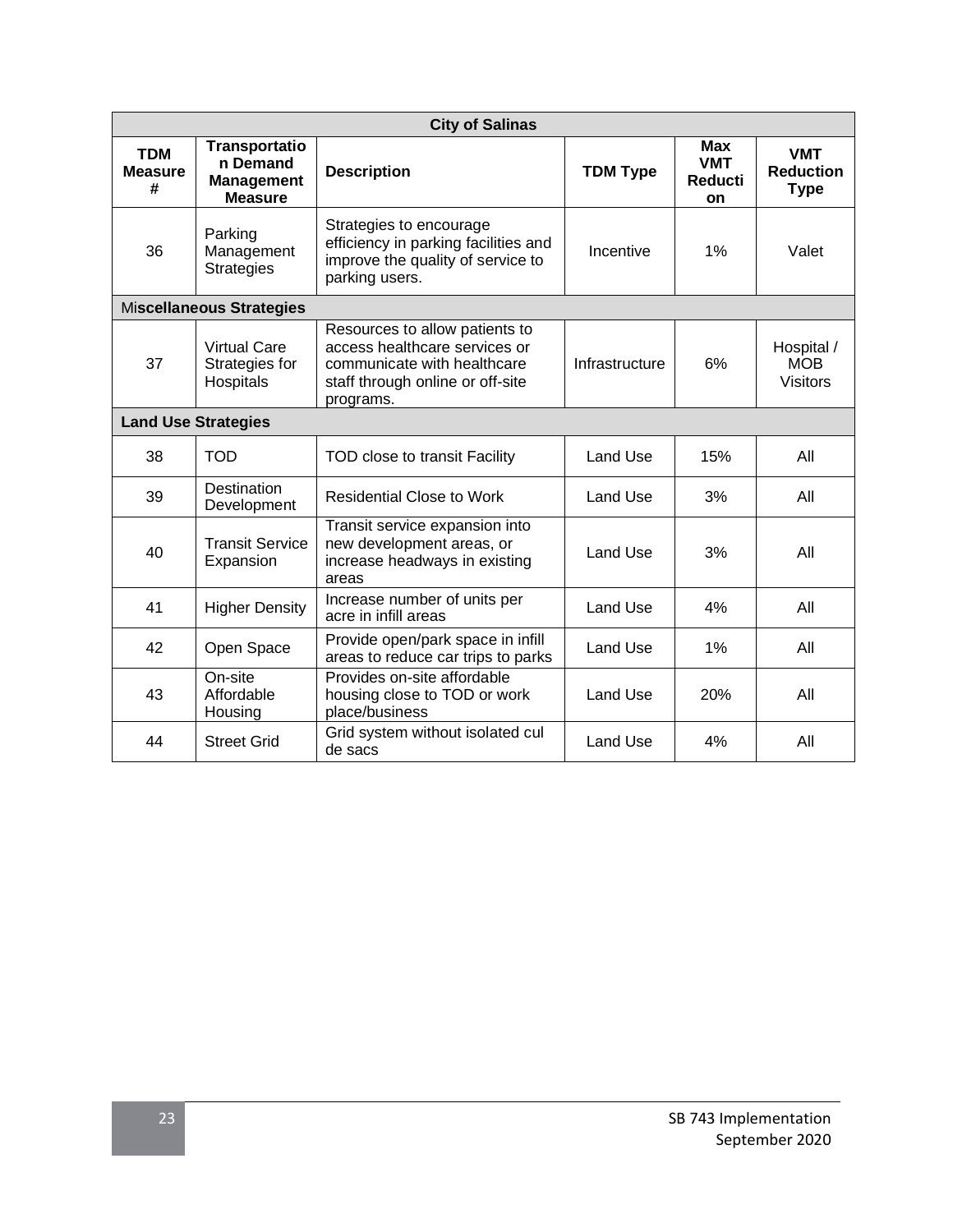